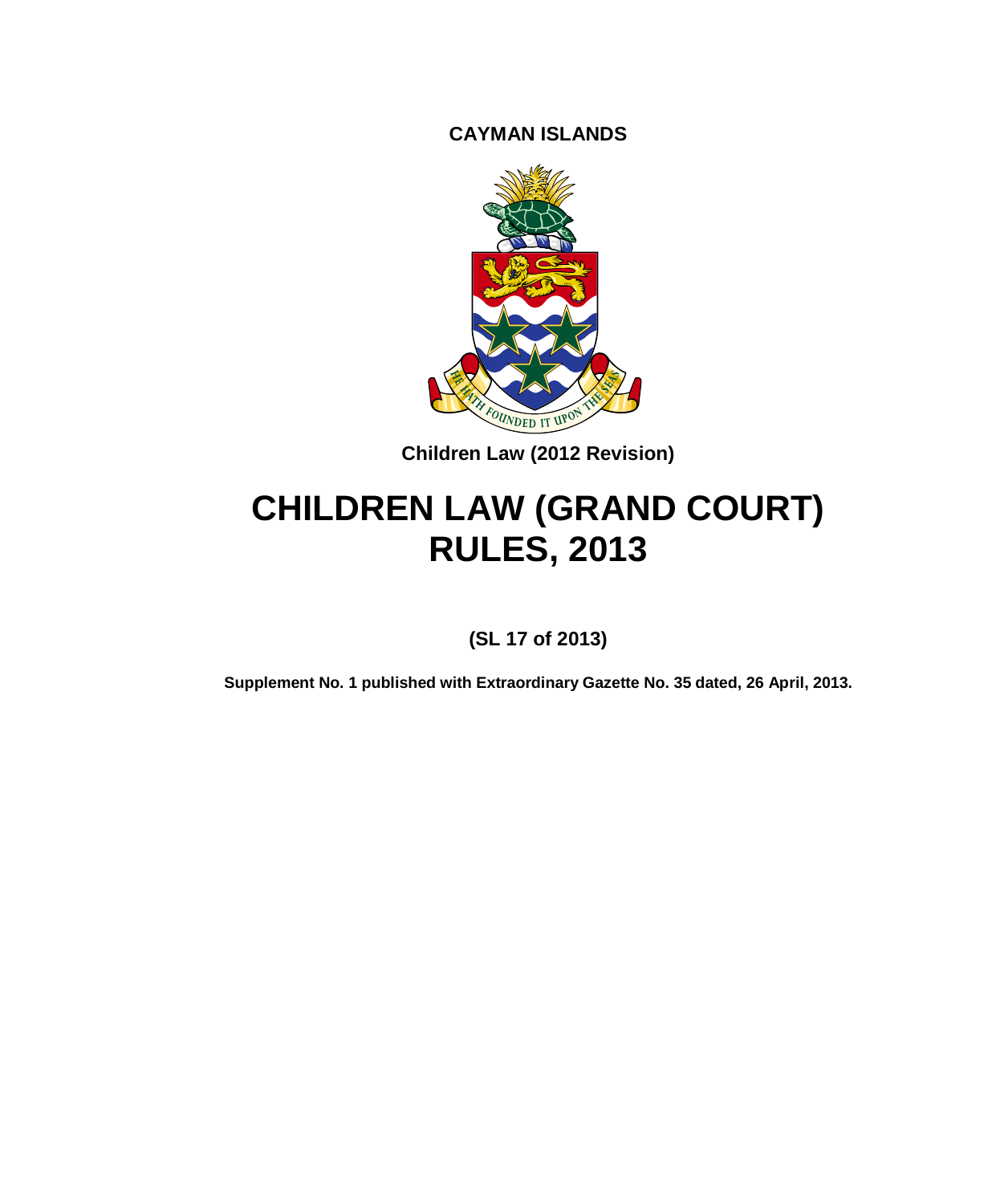# **PUBLISHING DETAILS**

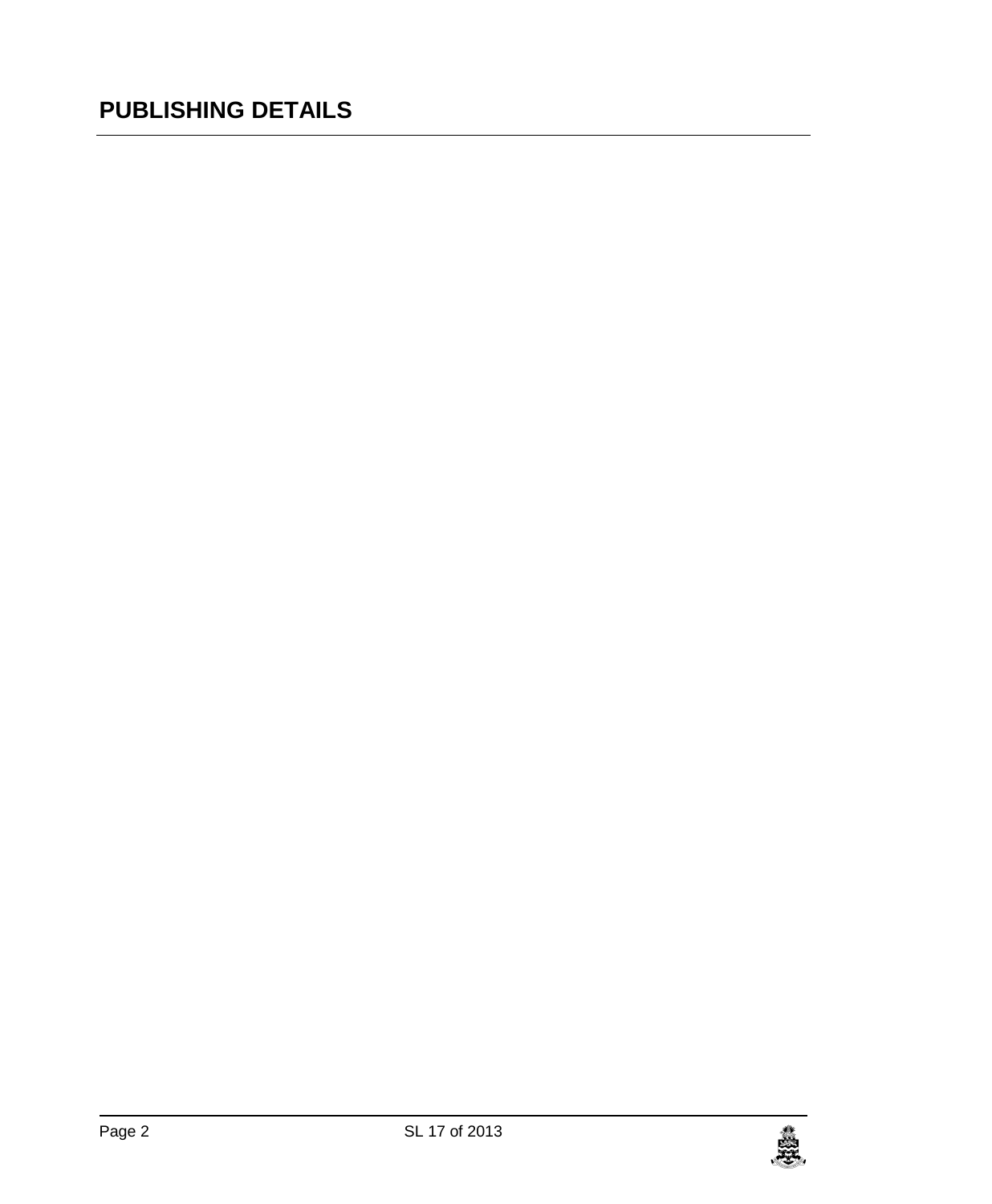#### **CAYMAN ISLANDS**



**Children Law (2012 Revision)**

# **CHILDREN LAW (GRAND COURT) RULES, 2013**

**(SL 17 of 2013)**

## **Arrangement of Rules**

Rule **Research Communication (Research Communication Communication Communication Communication Communication** 

#### **PART I - [OVERRIDING OBJECTIVE](#page-4-0)**

| 1.3 |                                                                                                |  |
|-----|------------------------------------------------------------------------------------------------|--|
| 1.4 |                                                                                                |  |
|     |                                                                                                |  |
|     |                                                                                                |  |
|     |                                                                                                |  |
|     |                                                                                                |  |
|     |                                                                                                |  |
|     |                                                                                                |  |
|     | 1.11 General power of the court to rectify matters where there has been an error of procedure9 |  |

#### **PART II – [PRELIMINARY](#page-9-0)**

#### **PART III - [PROCEEDINGS UNDER](#page-9-3) THE CHILDREN LAW [\(2012 REVISION\)](#page-9-3)**

|--|--|--|--|

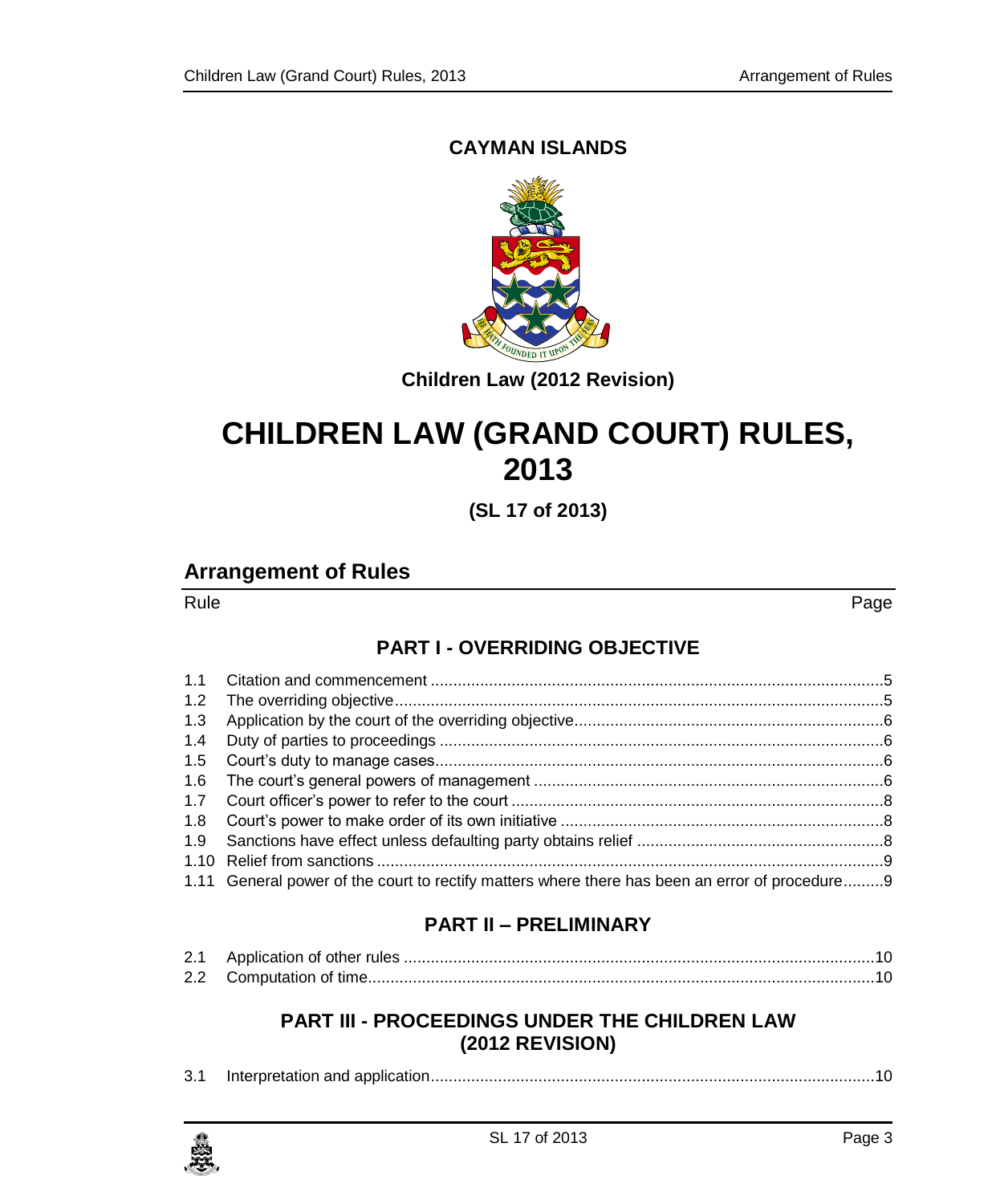| 3.2  |                                                                                     |  |
|------|-------------------------------------------------------------------------------------|--|
| 3.3  |                                                                                     |  |
| 3.4  |                                                                                     |  |
| 3.5  |                                                                                     |  |
| 3.6  |                                                                                     |  |
| 3.7  |                                                                                     |  |
| 3.8  |                                                                                     |  |
| 3.9  |                                                                                     |  |
| 3.10 |                                                                                     |  |
| 3.11 |                                                                                     |  |
|      |                                                                                     |  |
|      |                                                                                     |  |
|      |                                                                                     |  |
| 3.15 |                                                                                     |  |
|      |                                                                                     |  |
|      |                                                                                     |  |
|      |                                                                                     |  |
|      |                                                                                     |  |
|      |                                                                                     |  |
| 3.21 |                                                                                     |  |
|      |                                                                                     |  |
|      |                                                                                     |  |
|      |                                                                                     |  |
|      |                                                                                     |  |
| 3.26 |                                                                                     |  |
| 3.27 | Direction to the Chief Education Officer to apply for education supervision order30 |  |
|      |                                                                                     |  |
|      |                                                                                     |  |

### **PART IV-WARDSHIP**

| 4.3             |                                                                                                                                                                    |    |
|-----------------|--------------------------------------------------------------------------------------------------------------------------------------------------------------------|----|
|                 |                                                                                                                                                                    |    |
| <b>SCHEDULE</b> |                                                                                                                                                                    |    |
|                 |                                                                                                                                                                    | 35 |
|                 | Respondents to applications, persons to whom notice shall be given and minimum<br>number of days prior to hearing or directions appointment for service under rule |    |

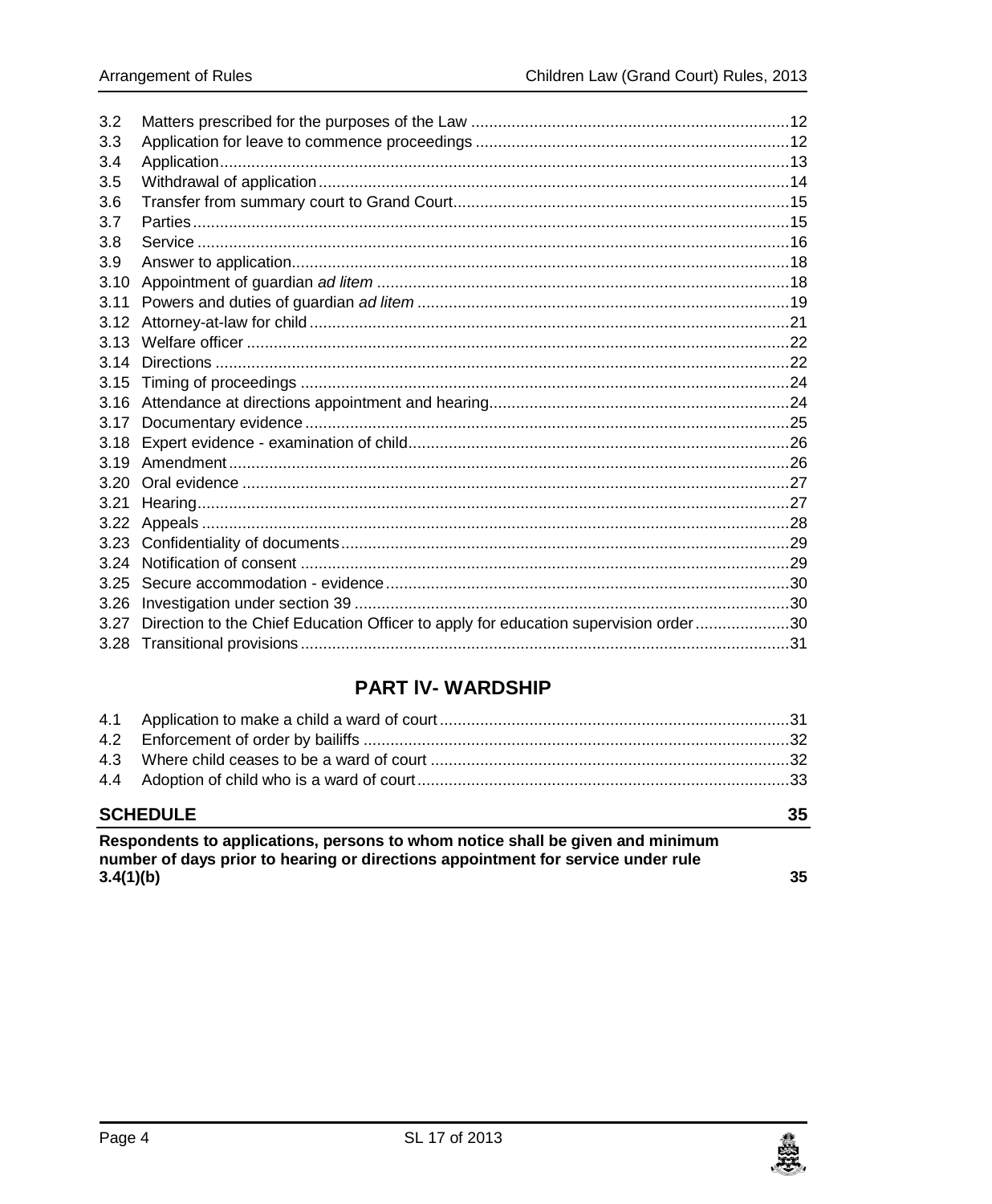#### **CAYMAN ISLANDS**



**Children Law (2012 Revision)**

# **CHILDREN LAW (GRAND COURT) RULES, 2013**

**(SL 17 of 2013)**

These Rules are made by the Rules Committee of the Grand Court pursuant to section 86 of the Children Law (2012 Revision).

# **PART I - OVERRIDING OBJECTIVE**

#### <span id="page-4-1"></span><span id="page-4-0"></span>**1.1 Citation and commencement**

These Rules may be cited as the *Children Law* (Grand Court) Rules, 2013 and shall come into force on 29 April, 2013.

#### <span id="page-4-2"></span>**1.2 The overriding objective**

- (1) These Rules are a new procedural code with the overriding objective of enabling the court to deal with cases brought under the *Children Law,* (*2012 Revision*) justly, having regard to any welfare issues involved.
- (2) Dealing with a case justly includes so far as is practicable
	- (a) ensuring that it is dealt with expeditiously and fairly;
	- (b) dealing with the case in ways which are proportionate to the nature, importance and complexity of the issues;
	- (c) ensuring that the parties are on an equal footing;
	- (d) saving expense; and

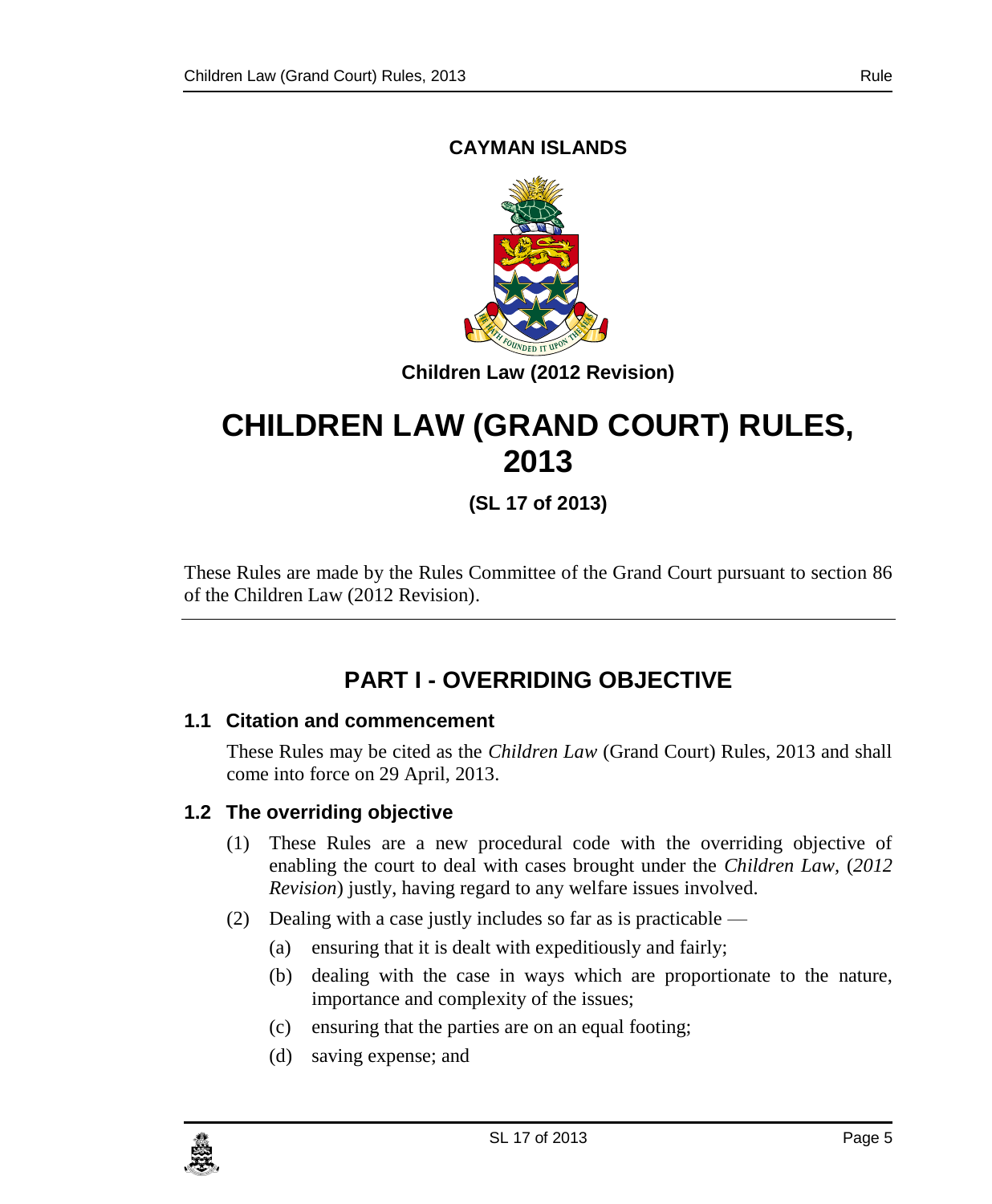(e) allotting to it an appropriate share of the court's resources, while taking into account the need to allot resources to other cases.

#### <span id="page-5-0"></span>**1.3 Application by the court of the overriding objective**

The court must seek to give effect to the overriding objective when it exercises any power given to it by these Rules or interprets any rule.

#### <span id="page-5-1"></span>**1.4 Duty of parties to proceedings**

Parties are required to help the court to further the overriding objective.

#### <span id="page-5-2"></span>**1.5 Court's duty to manage cases**

- (1) The court must further the overriding objective by actively managing cases.
- (2) Active case management includes
	- (a) encouraging the parties to co-operate with each other in the conduct of the proceedings;
	- (b) identifying at an early stage the issues and who should be a party to the proceedings;
	- (c) deciding promptly
		- (i) which issues need full investigation and hearing and which do not; and
		- (ii) the procedure to be followed in the case;
	- (d) deciding the order in which issues are to be resolved;
	- (e) encouraging the parties to use an alternative dispute resolution procedure if the court considers that appropriate and facilitating the use of such procedure;
	- (f) helping the parties to settle the whole or part of the case;
	- (g) fixing timetables or otherwise controlling the progress of the case;
	- (h) considering whether the likely benefits of taking a particular step justify the cost of taking it;
	- (i) dealing with as many aspects of the case as it can on the same occasion;
	- (j) dealing with the case without the parties needing to attend at court;
	- (k) making use of technology; and
	- (l) giving directions to ensure that the case proceeds quickly and efficiently.

#### <span id="page-5-3"></span>**1.6 The court's general powers of management**

(1) In this Part, "statement of case" means the whole or part of an application form or answer.

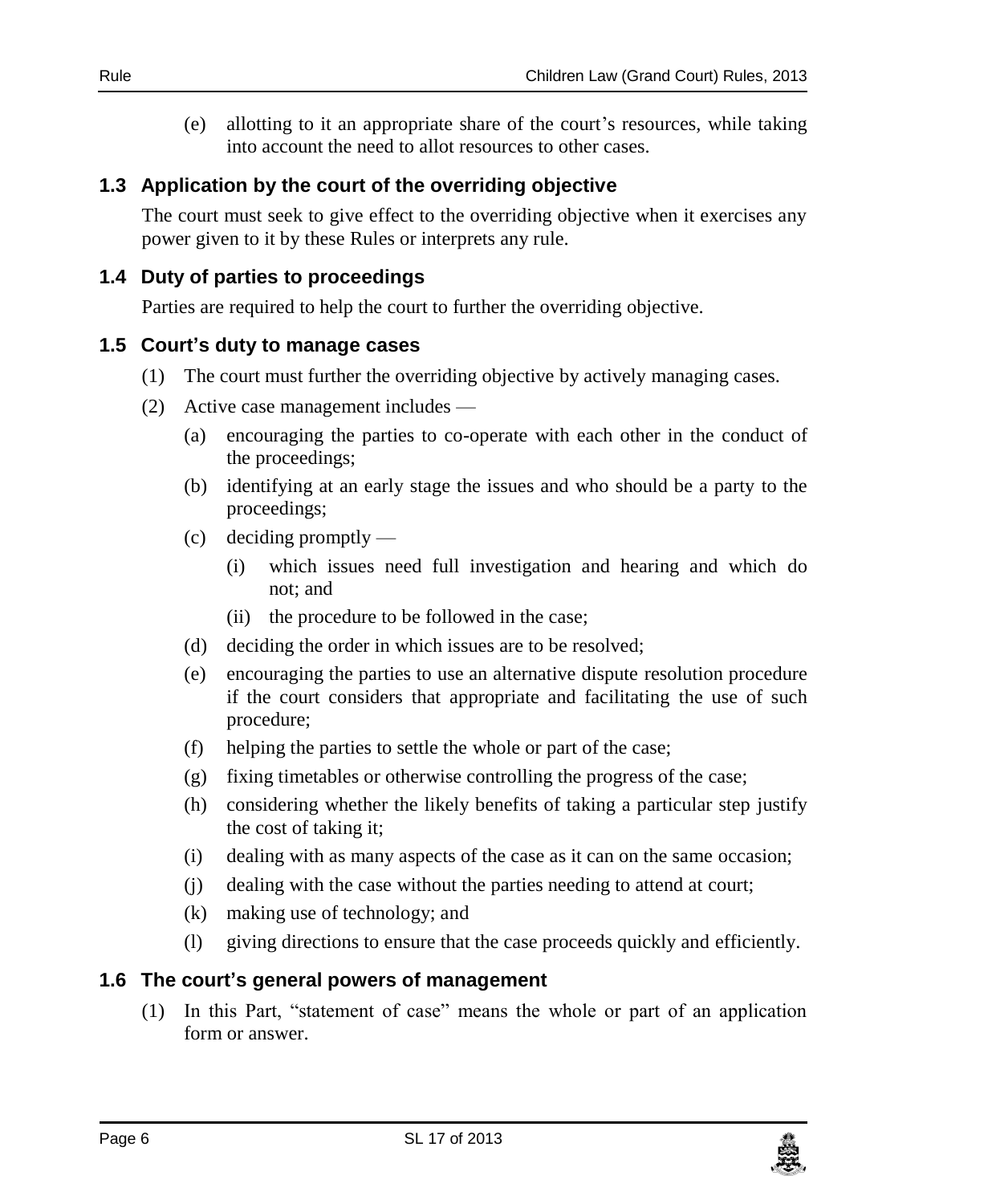- (2) The list of powers in this rule is in addition to any powers given to the court by any other rule or practice direction or by any other enactment or any powers it may otherwise have.
- (3) Except where these Rules provide otherwise, the court may
	- (a) extend or shorten the time for compliance with any rule, practice direction or court order (even if an application for extension is made after the time for compliance has expired);
	- (b) make such order for disclosure and inspection, including specific disclosure of documents, as it thinks fit;
	- (c) adjourn or bring forward a hearing;
	- (d) require a party or a party's legal representative to attend the court;
	- (e) hold a hearing and receive evidence by telephone or by using any other method of direct oral communication;
	- (f) direct that part of any proceedings be dealt with as separate proceedings;
	- (g) stay the whole or part of any proceedings or judgment either generally or until a specified date or event;
	- (h) consolidate proceedings;
	- (i) hear two or more applications on the same occasion;
	- (j) direct a separate hearing of any issue;
	- (k) decide the order in which issues are to be heard;
	- (l) exclude an issue from consideration;
	- (m) dismiss or give a decision on an application after a decision on a preliminary issue;
	- (n) direct any party to file and serve an estimate of costs; and
	- (o) take any other step or make any other order for the purpose of managing the case and furthering the overriding objective.
- (4) When the court makes an order, it may
	- (a) make it subject to conditions, including a condition to pay a sum of money into court; and
	- (b) specify the consequence of failure to comply with the order or a condition.
- (5) Where the court gives directions it will take into account whether or not a party has complied with any relevant pre-action protocol.
- (6) A power of the court under these rules to make an order includes a power to vary or revoke the order.
- (7) Any provision in these Rules —

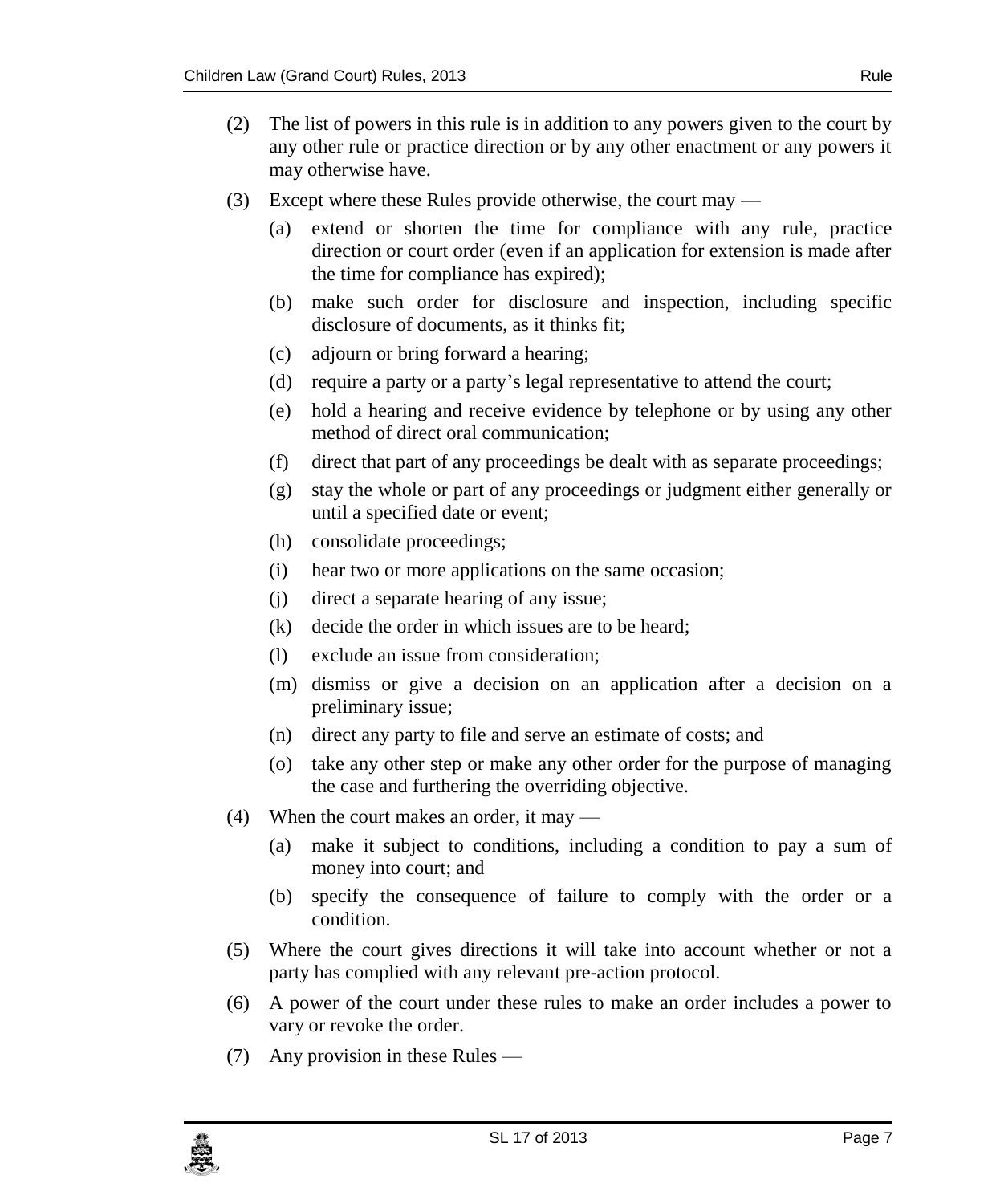- (a) requiring or permitting directions to be given by the court is to be taken as including provision for such directions to be varied or revoked; and
- (b) requiring or permitting a date to be set is to be taken as including provision for that date to be changed or cancelled.

#### <span id="page-7-0"></span>**1.7 Court officer's power to refer to the court**

Where a step is to be taken by a court officer —

- (a) the court officer may consult the court before taking that step; and
- (b) the step may be taken by the court instead of the court officer.

#### <span id="page-7-1"></span>**1.8 Court's power to make order of its own initiative**

- (1) Except where an enactment provides otherwise, the court may exercise its powers on an application or of its own initiative.
- (2) Where the court proposes to make an order of its own initiative
	- (a) it may give any person likely to be affected by the order an opportunity to make representations; and
	- (b) where it does so it must specify the time by and the manner in which the representations must be made.
- (3) Where the court proposes
	- (a) to make an order of its own initiative; and
	- (b) to hold a hearing to decide whether to make the order,

it shall give each party likely to be affected by the order at least 5 days' notice of the hearing.

- (4) The court may make an order of its own initiative without hearing the parties or giving them an opportunity to make representations.
- (5) Where the court has made an order under paragraph  $(4)$ 
	- (a) a party affected by the order may apply to have it set aside, varied or stayed; and
	- (b) the order must contain a statement of the right to make such an application.
- (6) An application under paragraph  $(5)(a)$  must be made
	- (a) within such period as may be specified by the court; or
	- (b) if the court does not specify a period, within 7 days beginning with the date on which the order was served on the party making the application.

#### <span id="page-7-2"></span>**1.9 Sanctions have effect unless defaulting party obtains relief**

(1) Where a party has failed to comply with a rule, practice direction or court order, any sanction for failure to comply imposed by the rule, practice

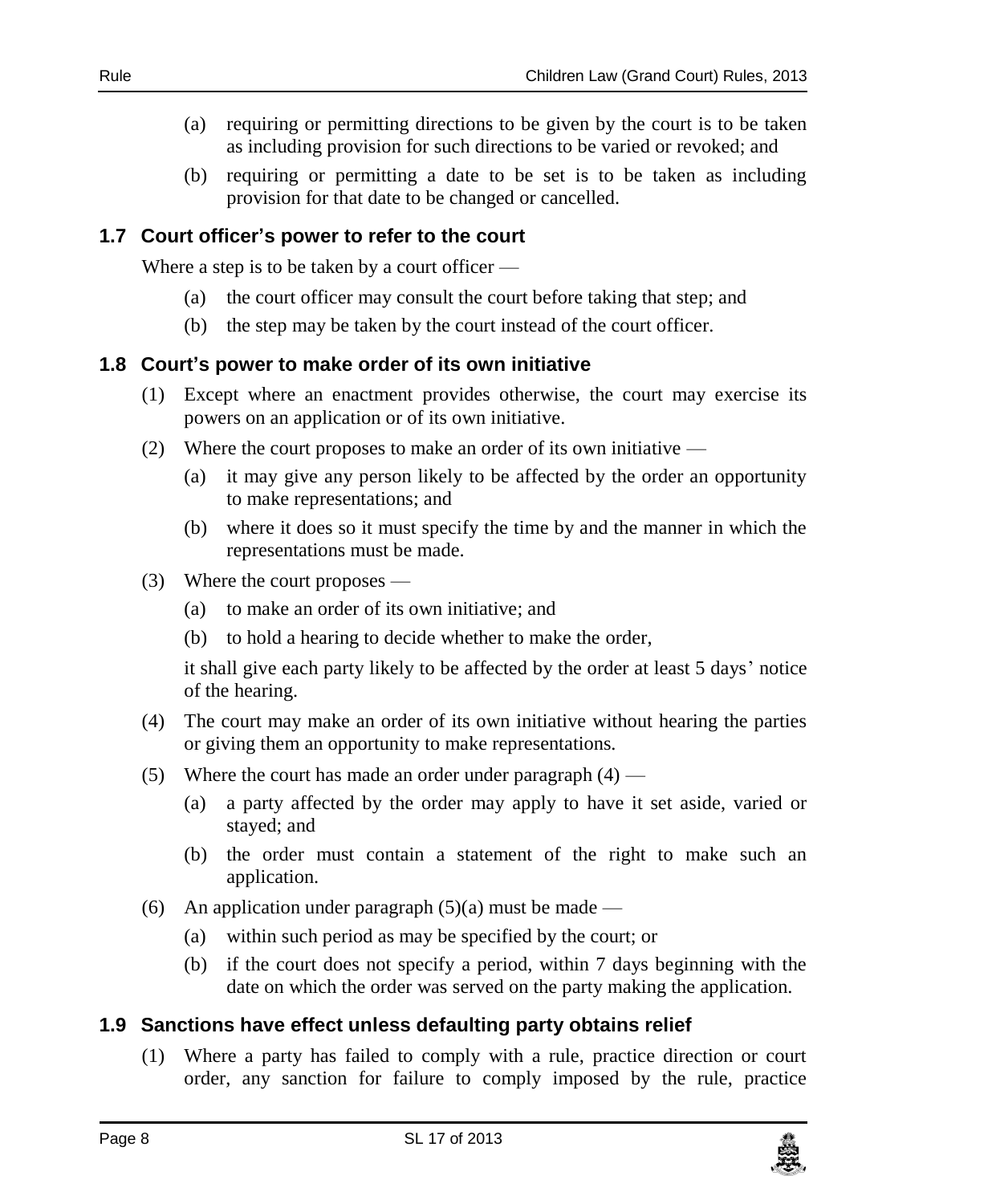direction or court order has effect unless the party in default applies for and obtains relief from the sanction.

- (2) Where the sanction is the payment of costs, the party in default may only obtain relief by appealing against the order for costs.
- (3) Where a rule, practice direction or court order
	- (a) requires a party to do something within a specified time; and
	- (b) specifies the consequence of failure to comply,

the time for doing the act in question may not be extended by agreement between the parties.

#### <span id="page-8-0"></span>**1.10 Relief from sanctions**

- (1) On an application for relief from any sanction imposed for a failure to comply with any rule, practice direction or court order the court shall consider all the circumstances including —
	- (a) the interests of the administration of justice;
	- (b) whether the application for relief has been made promptly;
	- (c) whether the failure to comply was intentional;
	- (d) whether there is a good explanation for the failure;
	- (e) the extent to which the party in default has complied with other rules, practice directions, court orders and any relevant pre-action protocol;
	- (f) whether the failure to comply was caused by the party or the party's legal representative;
	- (g) whether the hearing date or the likely hearing date can still be met if relief is granted;
	- (h) the effect which the failure to comply had on each party; and
	- (i) the effect which the granting of relief would have on each party or a child whose interest the court considers relevant.
- (2) An application for relief must be supported by evidence.

#### <span id="page-8-1"></span>**1.11 General power of the court to rectify matters where there has been an error of procedure**

Where there has been an error of procedure such as a failure to comply with a rule or practice direction —

- (a) the error does not invalidate any step taken in the proceedings unless the court so orders; and
- (b) the court may make an order to remedy the error.

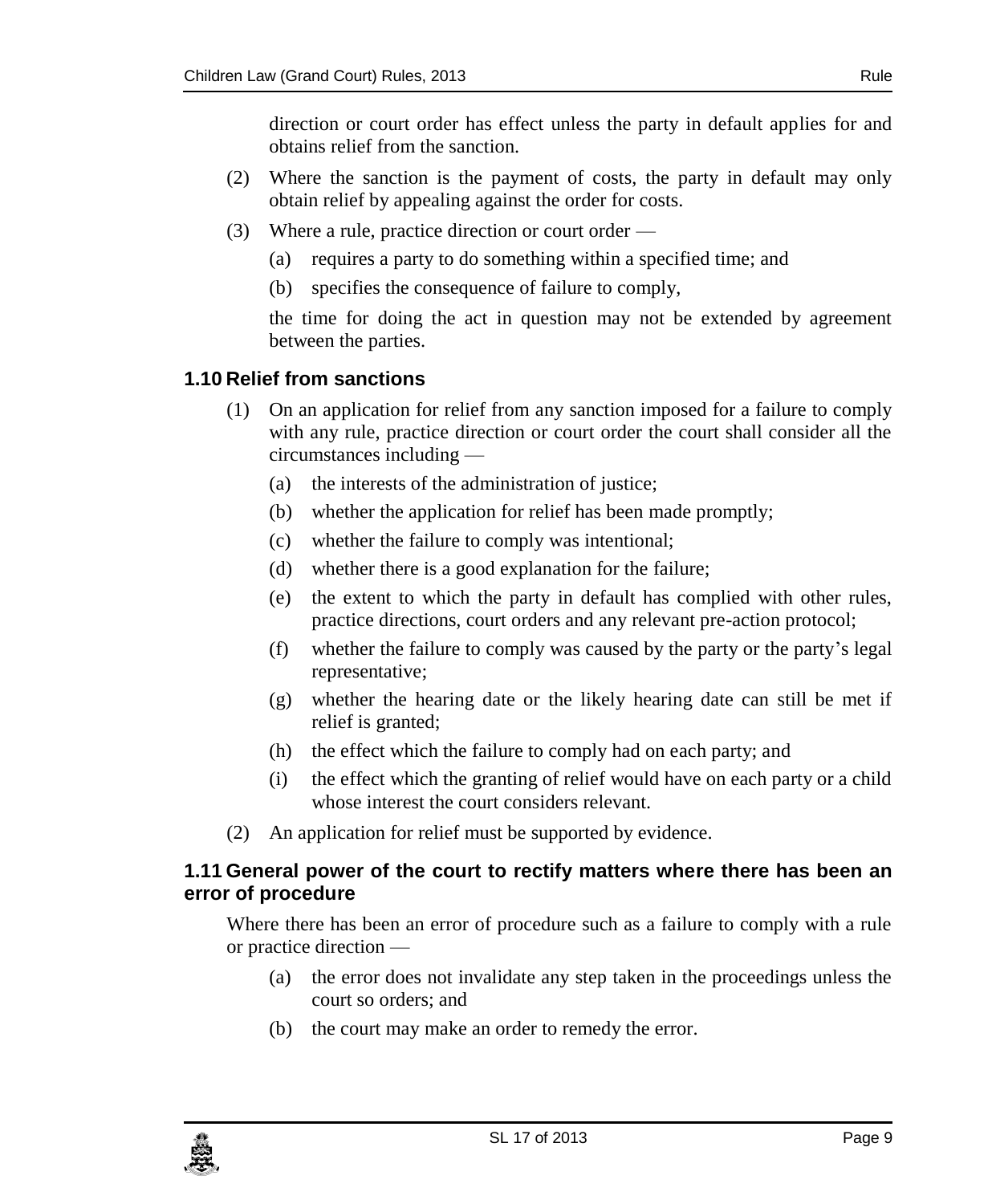# **PART II – PRELIMINARY**

#### <span id="page-9-1"></span><span id="page-9-0"></span>**2.1 Application of other rules**

- (1) Subject to the provisions of these Rules and of any enactment, the Grand Court Rules shall apply, with the necessary modifications, to family proceedings in the Grand Court.
- (2) For the purposes of paragraph (1), any provision of these Rules authorising or requiring anything to be done in Children Law proceedings shall be treated as if it were, in the case of proceedings pending in the Grand Court, a provision of the Rules of the Grand Court.
- (3) Subject to the provisions of these Rules and of any enactment, the *Children Law* (Forms) Rules, 2013 shall apply, with the necessary modifications, to proceedings under these Rules.

#### <span id="page-9-2"></span>**2.2 Computation of time**

- (1) Any period of time fixed by these Rules, or by any rules applied by these Rules, or by any decree, judgment, order or direction for doing any act shall be reckoned in accordance with the following provisions of this rule.
- (2) Where the act is required to be done not less than a specified period before a specified date, the period starts immediately after the date on which the act is done and ends immediately before the specified date.
- (3) Where the act is required to be done within a specified period after or from a specified date, the period starts immediately after that date.
- (4) Where, apart from this paragraph, the period in question, being a period of 7 days or less, would include a day which is not a business day, that day shall be excluded.
- (5) Where the time so fixed for doing an act in the court office expires on a day on which the office is closed, and for that reason the act cannot be done on that day, the act shall be in time if done on the next day on which the office is open.
- (6) In these Rules, "business day" means any day other than
	- (a) a Saturday, Sunday, Christmas Day or Good Friday; or
	- (b) a public holiday as defined by the *Public Holidays Law* (*2007 Revision*)

# <span id="page-9-3"></span>**PART III - PROCEEDINGS UNDER THE CHILDREN LAW (2012 REVISION)**

#### <span id="page-9-4"></span>**3.1 Interpretation and application**

(1) In this Part of these Rules, unless a contrary intention appears —

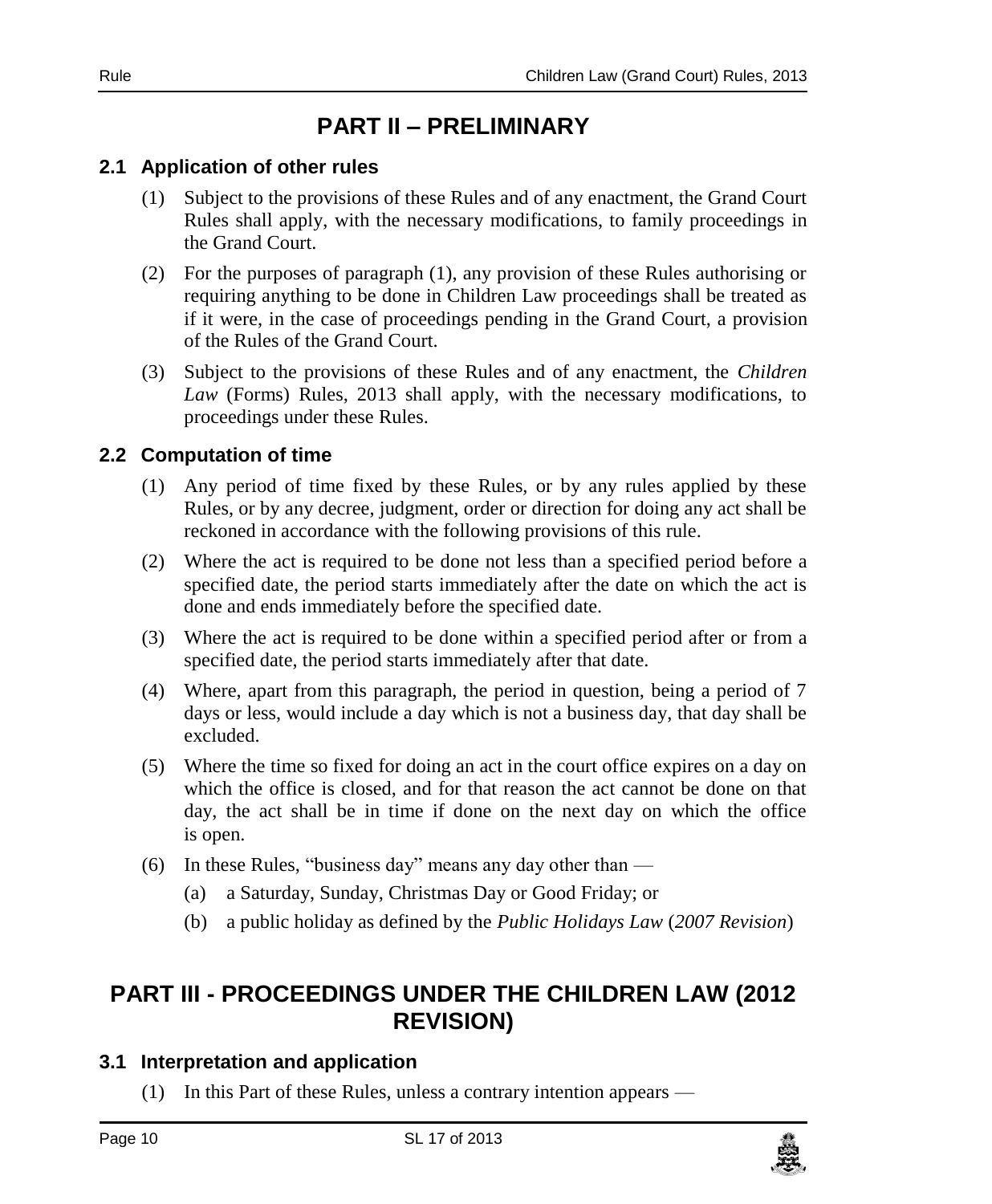"**application**" means an application made under or by virtue of the Law or under these Rules, and "**applicant**" shall be construed accordingly;

"**care order**" has the meaning assigned by section 33(8);

"**child**" has the meaning assigned by section 2(1);

"**court**" means the Grand Court or a Grand Court Judge;

"**Department**" means the Department having responsibility for the welfare of children;

"**directions appointment**" means a hearing for directions under rule 3.14(2);

"**education supervision order**" has the meaning assigned by section 38(2);

"**emergency protection order**" means an order under section 46;

"**family proceedings**" has the meaning assigned by section 10(3);

"**form**" means a form in the *Children Law* (Forms) Rules, 2013 with such variation as the circumstances of the particular case may require;

"**guardian** *ad litem*" means a guardian *ad litem*, appointed under section 43, of the child with respect to whom the proceedings are brought;

"**Law**" means the *Children Law* (*2012 Revision*);

"**leave**" includes permission and approval;

"**note**" includes a record of proceedings made by mechanical means;

"**parental responsibility**" has the meaning assigned by section 5;

"**proper officer**" means the Clerk of Court or other officer of the court acting on his behalf with directions given by the Chief Justice;

"**recovery order**" means an order under section 53;

"**schedule**" means the Schedule so numbered in the Law;

"**section**" means the section so numbered in the Law;

"**section 10 order**" has the meaning assigned by section 10(2);

"**specified proceedings**" has the meaning assigned to it by section 43(6) and rule 3.2(2);

"**supervision order**" has the meaning ascribed by section 33(8) of the Law; and

"**welfare officer**" means a person who has been asked to prepare a welfare report under section 9.

- (2) Except where the contrary intention appears, the provisions of this Part apply to proceedings in the Grand Court —
	- (a) on an application for a section 10 order;
	- (b) on an application for a care order or a supervision order;

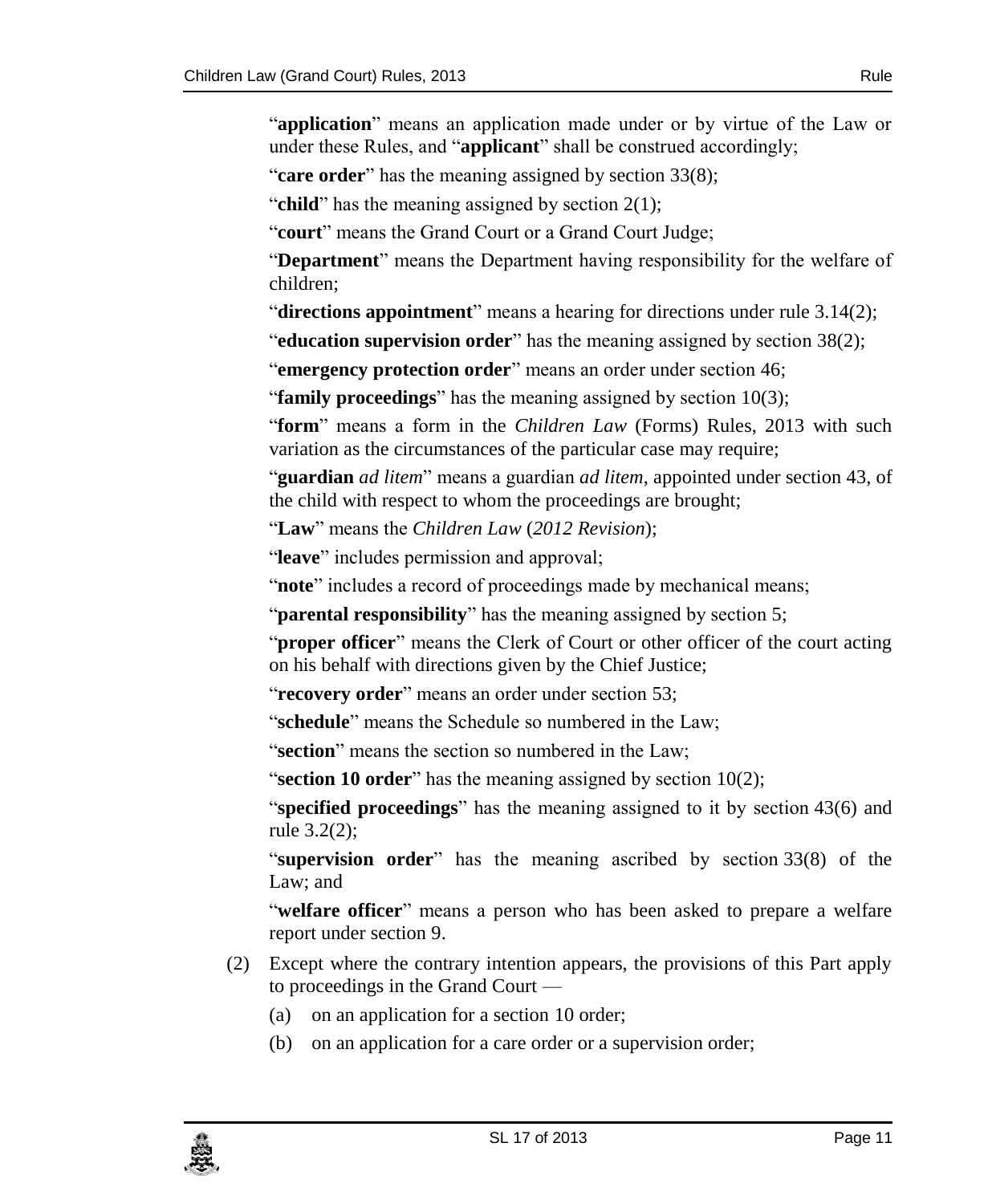- (c) on an application under section  $6(1)(a)$ ,  $6(3)$ ,  $7(1)$ ,  $8(7)$ ,  $15(1)$ ,  $18(6)$ , 35(6), 36(2), 36(3), 36(4), 36(9), 38(1), 40(8)(b), 41(1), 41(2), 41(3), 41(4), 45(1), 45(12), 46, 48, 49(7), 51(9), or 53(1);
- (d) under Schedule 1, except where financial relief is also sought by or on behalf of an adult;
- (e) on an application under paragraph  $6(2)$ ,  $14(2)$  or  $16(1)$  of Schedule 3;
- (f) on an application under paragraph 11(3) or 13(2) of Schedule 10; and
- (g) under section 27.

#### <span id="page-11-0"></span>**3.2 Matters prescribed for the purposes of the Law**

- (1) The parties to proceedings in which directions are given under section  $40(6)$ , and any person named in such a direction, form the prescribed class for the purposes of section 40(8) (application to vary directions made with interim care or interim supervision order).
- (2) The following proceedings are specified for the purposes of section 43  $(6)$ 
	- (a) proceedings under section 27;
	- (b) applications under section 35(6);
	- (c) applications under paragraph 6(2) of Schedule 3; and
	- (d) appeals against the determination of proceedings of a kind set out in subparagraphs(a) to (c).
- (3) The applicant for an order that has been made under section 45(1) and the persons referred to in section 45(11) may, in any circumstances, apply under section 45(12) for a child assessment order to be varied or discharged.
- (4) The following persons form the prescribed class for the purposes of section  $47(3)(b)$  (application to vary directions) —
	- (a) the parties to the application for the order in respect of which it is sought to vary the directions;
	- (b) the guardian *ad litem*;
	- (c) the Department; and
	- (d) any person who is named in the directions.

#### <span id="page-11-1"></span>**3.3 Application for leave to commence proceedings**

- (1) Where the leave of the court is required to bring any proceedings to which this Part applies, the person seeking leave shall file —
	- (a) a written request for leave in Form C3 setting out the reasons for the application; and
	- (b) a draft of the application (being the documents referred to in rule 3.4(2)) for the making of which leave is sought, together with sufficient copies for one to be served on each respondent.

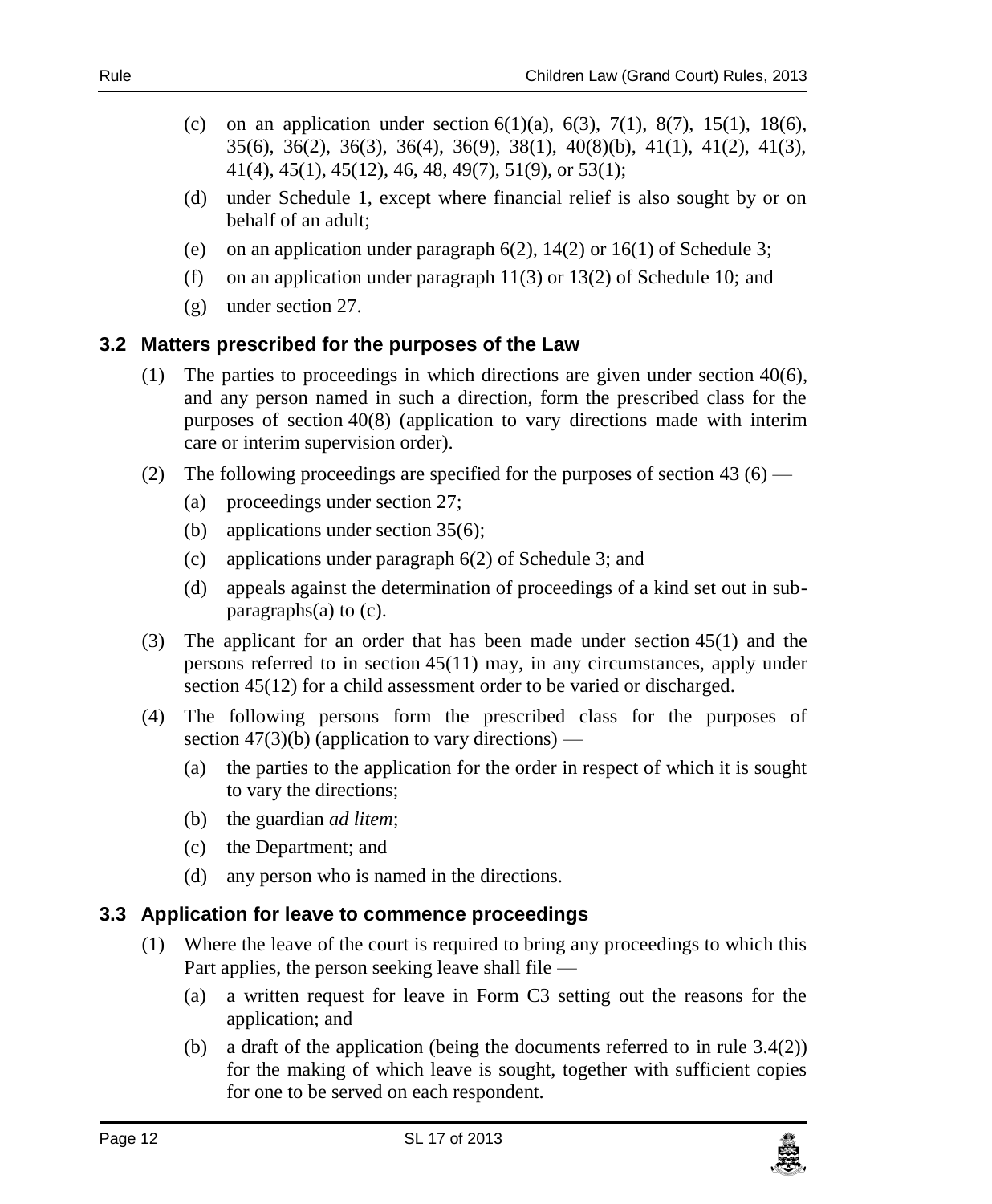- (2) On considering a request for leave filed under paragraph (1), the court shall
	- (a) grant the request, whereupon the proper officer shall inform the person making the request of the decision; or
	- (b) direct that a date be fixed for the hearing of the request, whereupon the proper officer shall fix such a date and give such notice of the date so fixed as the court directs to the person making the request and to such other persons as the court requires to be notified.
- (3) Where leave is granted to bring proceedings to which this Part applies the application shall proceed in accordance with rule 3.4 but paragraph  $(1)(a)$  of that rule shall not apply.
- (4) In the case of a request for leave to bring any proceedings specified under the *Children Law* (Forms) Rules, 2013, the draft application under paragraph (1) (b) shall be accompanied by a statement in Form C10 setting out the financial details which the person seeking leave believes to be relevant to the request and containing a declaration that it is true to the maker's best knowledge and belief, together with sufficient copies for one to be served on each respondent.

### <span id="page-12-0"></span>**3.4 Application**

- (1) Subject to paragraph  $(5)$ , an applicant shall
	- (a) file the documents referred to in paragraph (2) (which documents shall together be called 'the application') together with sufficient copies for one to be served in each respondent, and
	- (b) serve a copy of the application, together with Form C4 and such (if any) of Forms C6 and C10 as are given to him by the proper officer under paragraph  $(2)(c)$  on each respondent such minimum number of days prior to the date fixed under paragraph 2(a) as is specified for that application in the Schedule to these Rules.
- (2) The documents to be filed under paragraph  $(1)(a)$  are
	- (a) whichever is appropriate in Forms C1 to C5 and such of the supplemental Forms C9 or C11 to C21 as may be appropriate; or
	- (b) where there are no appropriate forms a statement in writing of the order sought,

and, where the application is made in respect of more than one child, all the children shall be included in the application.

- (3) On receipt of the documents filed under paragraph (1)(a) the proper officer shall —
	- (a) fix the date for a hearing or a directions appointment, allowing sufficient time for the applicant to comply with paragraph  $(1)(b)$ ;

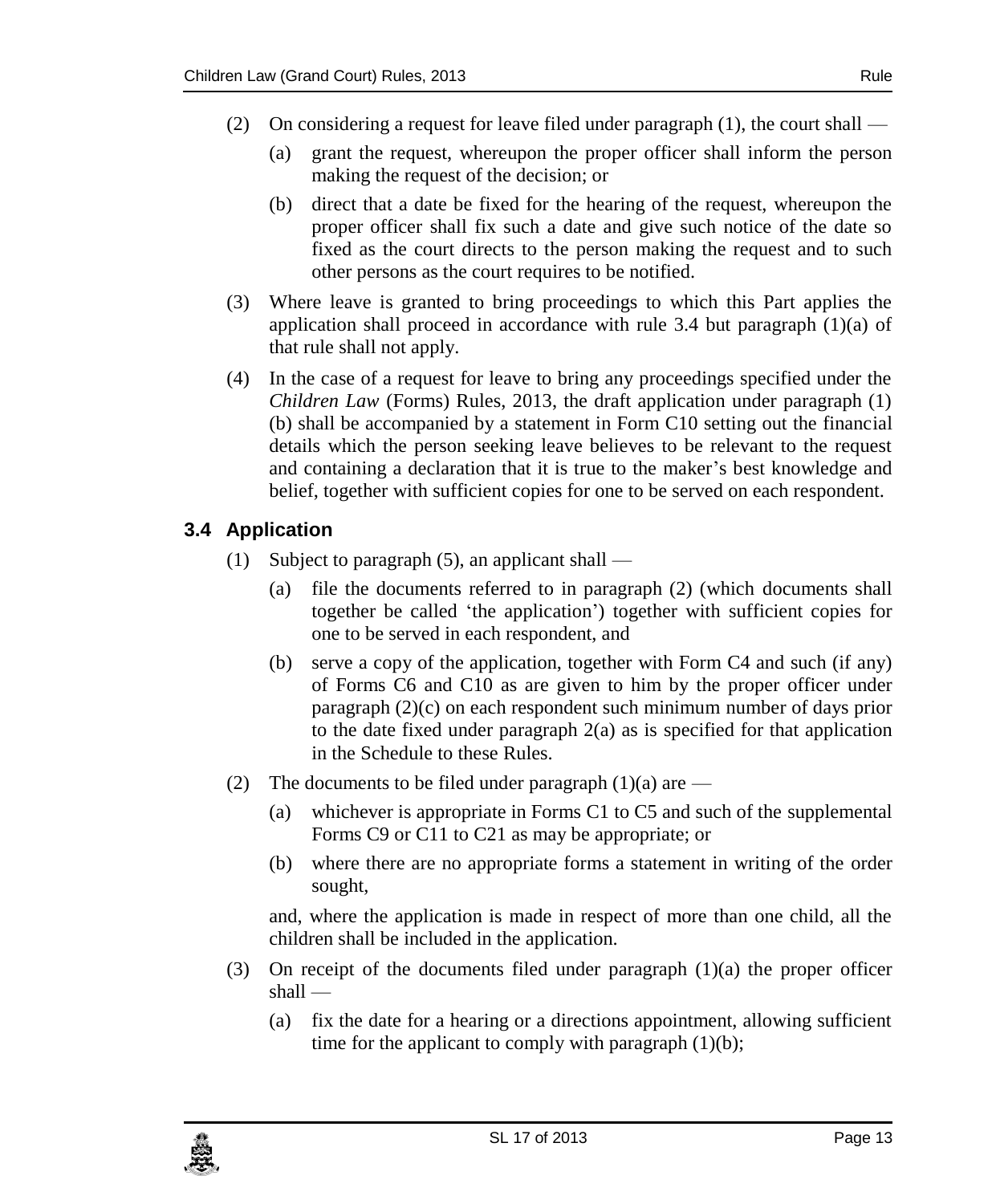- (b) endorse the date so fixed upon Form C4 and, where appropriate, Form 5; and
- (c) return forthwith to the applicant the copies of the application and Form C10 if filed with it, together with Form C4 and such Forms C5 and C6 as are appropriate.
- (4) The applicant shall, at the same time as complying with paragraph  $(1)(b)$ , serve Form C5 on the persons set out for the relevant class of proceedings as specified in the Schedule to these Rules.
- (5) An application for  $-$ 
	- (a) a section 10 order;
	- (b) an emergency protection order;
	- (c) a warrant under section 51 (9); or
	- (d) a recovery order,

may be made *ex parte* in which case the applicant shall —

(i) file the application in the appropriate form —

a. where the application is made by telephone, within 24 hours after the making of the application; or

b. in any other case, at the time when the application is made; and

- (ii) in the case of an application for a section 10 order or an emergency protection order, serve a copy of the application on each respondent within 48 hours after the making of the order.
- (6) Where the court refuses to make an order on an *ex parte* application it may direct that the application be made inter partes.
- (7) In the case of proceedings specified under the *Children Law* (Forms) Rules, 2013 the application under paragraph (1) shall be accompanied by a statement in Form C10 setting out the financial details which the applicant believes to be relevant to the application, together with sufficient copies for one to be served on each respondent.

#### <span id="page-13-0"></span>**3.5 Withdrawal of application**

- (1) An application may be withdrawn only with leave of the court.
- (2) Subject to paragraph (3), a person seeking leave to withdraw an application shall file and serve on the parties a written request for leave setting out the reasons for the request.
- (3) The request under paragraph (2) may be made orally to the court if the parties and either the guardian *ad litem* or the welfare officer are present.
- (4) Upon receipt of a written request under paragraph (2) the court shall  $(a)$  if —

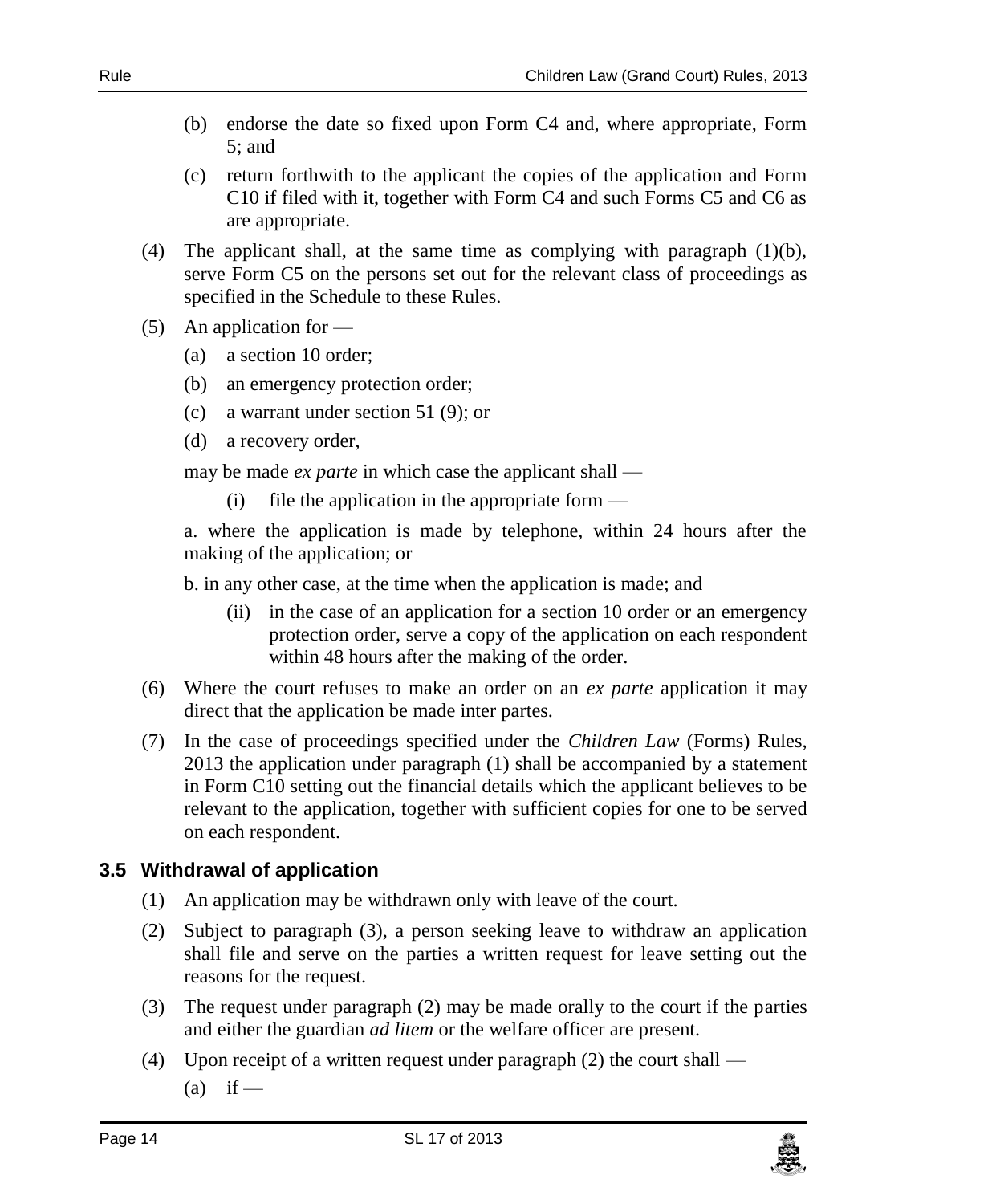- (i) the parties consent in writing;
- (ii) the guardian *ad litem* has had an opportunity to make representations; and
- (iii) the court thinks fit,

grant the request, in which case the proper officer shall notify the parties, the guardian *ad litem* and the welfare officer of the granting of the request; or

(b) direct that a date be fixed for the hearing of the request, in which case, the proper officer shall give at least 7 days' notice to the parties, the guardian *ad litem* and the welfare officer, of the date fixed.

### <span id="page-14-0"></span>**3.6 Transfer from summary court to Grand Court**

- (1) Where an application is made, in accordance with the Children (Allocation of Proceedings) Order, 2013 under the provisions of section 85 for directions transferring proceedings from the summary court (whether or not following the refusal of the summary court to order such a transfer), the applicant shall —
	- (a) file the application in Form C3, together with a copy of any certificate issued by the summary court; and
	- (b) serve a copy of the documents mentioned in sub-paragraph (a) personally on all parties to the proceedings which the applicant is seeking to have transferred,

within 2 days after receipt by the applicant of the certificate.

- (2) Within 2 days after receipt of the documents served under paragraph (1)(b), any party other than the applicant may file written representations.
- (3) The court shall, not before the fourth day after the filing of the application under paragraph (1), unless the parties consent to earlier consideration, consider the application and either —
	- (a) grant the application, whereupon the proper officer shall inform the parties of that decision; or
	- (b) direct that a date be fixed for the hearing of the application, whereupon the proper officer shall fix such a date and give not less than 1 day's notice to the parties of the date so fixed.

#### <span id="page-14-1"></span>**3.7 Parties**

- (1) The respondents to proceedings to which this Part applies shall be those persons set out in the relevant part in the Schedule to these Rules.
- (2) In proceedings to which this Part applies, a person may file a request in Form C3 that he or another person —
	- (a) be joined as a party; or

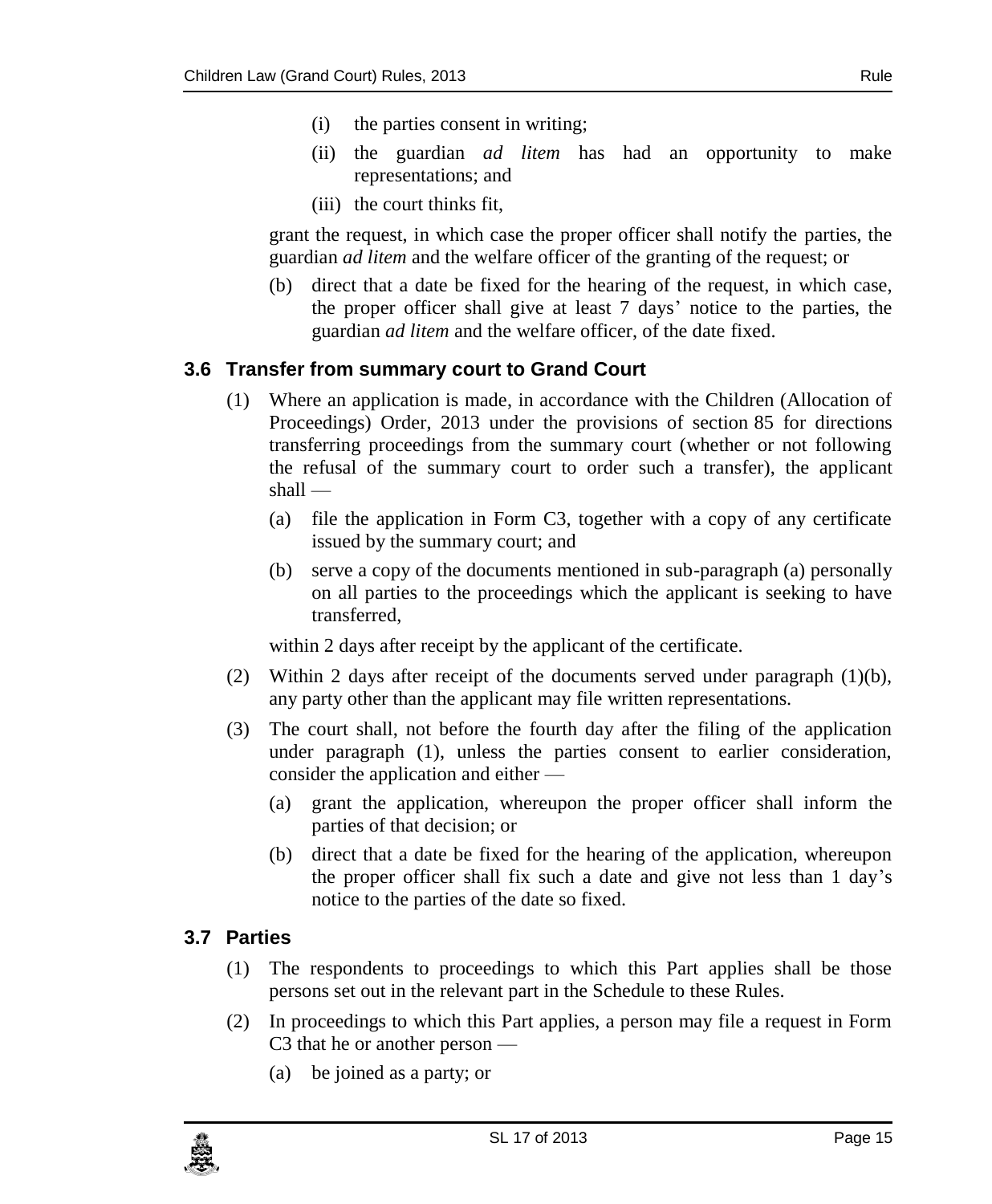- (b) cease to be a party.
- (3) On considering a request under paragraph (2) the court shall, subject to  $param<sub>4</sub>$   $\rightarrow$ 
	- (a) grant it without a hearing or representations, save that this shall be done only in the case of a request under paragraph  $(2)(a)$ , whereupon the proper officer shall inform the parties and the person making the request of that decision; or
	- (b) order that a date be fixed for the consideration of the request, whereupon the proper officer shall give notice of the date so fixed, together with a copy of the request —
		- (i) in the case of a request under paragraph  $(2)(a)$ , to the applicant; and
		- (ii) in the case of a request under paragraph  $(2)(b)$ , to the parties, or
	- (c) invite the parties or any of them to make written representations, within a specified period, as to whether the request should be granted; and upon the expiry of the period the court shall act in accordance with subparagraph (a) or (b).
- (4) Where a person with parental responsibility requests that he be joined under paragraph (2)(a), the court shall grant his request.
- (5) In proceedings to which this Part applies the court may direct
	- (a) that a person who would not otherwise be a respondent under these Rules be joined as a party to the proceedings; or
	- (b) that a party to the proceedings cease to be a party.

#### <span id="page-15-0"></span>**3.8 Service**

- (1) Subject to the requirement in rule  $3.6(1)(b)$  of personal service and to any Practice Direction, where service of a document is required under this Part (and not by a provision to which section  $97(1)$  applies (service of notice or other document under the Law) it may be effected —
	- (a) if the person to be served is not known by the person serving to be acting by an attorney-at-law —
		- (i) by delivering it to him personally; or
		- (ii) by delivering it at, or by sending it by registered post to his residence or his last known residence; or
	- (b) if the person to be served is known by the person serving to be acting by an attorney-at-law —
		- (i) by delivering the document at, or sending it by registered post to, the address for service of the attorney-at-law;
		- (ii) where the address for service of the attorney-at-law includes a numbered P.O. Box, by posting the document to that P.O. Box; or

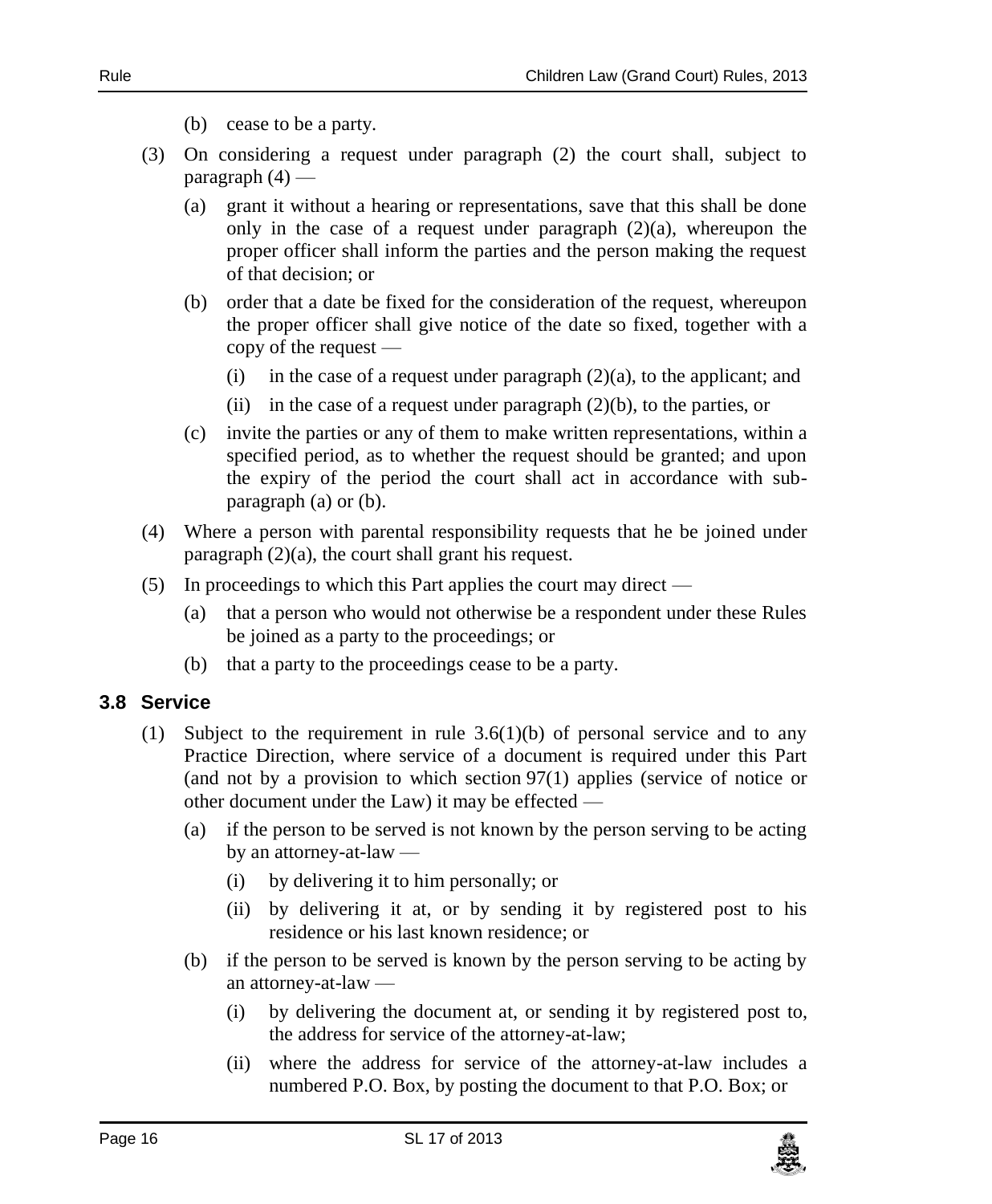- (iii) by sending a legible copy of the document by facsimile transmission to the office of the attorney-at-law.
- (2) Where a child who is a party to proceedings to which this Part applies is required by these Rules or other rules of court to serve a document, service shall be effected by —
	- (a) the attorney-at-law acting for the child;
	- (b) where there is no such attorney-at-law, the guardian *ad litem*; or
	- (c) where there is neither such an attorney-at-law nor a guardian *ad litem*, the court.
- (3) Service of any document on a child shall, subject to any direction of the court, be effected by service on —
	- (a) the attorney-at-law acting for the child;
	- (b) where there is no such attorney-at-law, the guardian *ad litem*; or
	- (c) where there is neither such an attorney-at-law nor a guardian *ad litem*, with leave of the court, the child.
- (4) Where the court refuses leave under paragraph  $(3)(c)$  it shall give a direction under paragraph (7).
- (5) A document shall, unless the contrary is proved, be deemed to have been served —
	- (a) in the case of service by registered post on the third business day after posting; and
	- (b) in the case of service in accordance with paragraph  $(1)(b)(ii)$ , on the third business day after the day on which it is posted to the P.O. Box.
- (6) At or before the first directions appointment in, or hearing of, proceedings to which this Part applies the applicant shall file a statement in Form C8 that service of —
	- (a) a copy of the application has been effected on each respondent; and
	- (b) notice of the proceedings has been effected under rule 3.4(4),

and the statement shall indicate —

- (i) the manner, date, time and place of service; or
- (ii) where service was effected by post, the date, time and place of posting.
- (7) In proceedings to which this Part applies, where these Rules or other rules of court require a document to be served, the court may, without prejudice to any power under rule 3.14 , direct that —
	- (a) the requirement shall not apply;

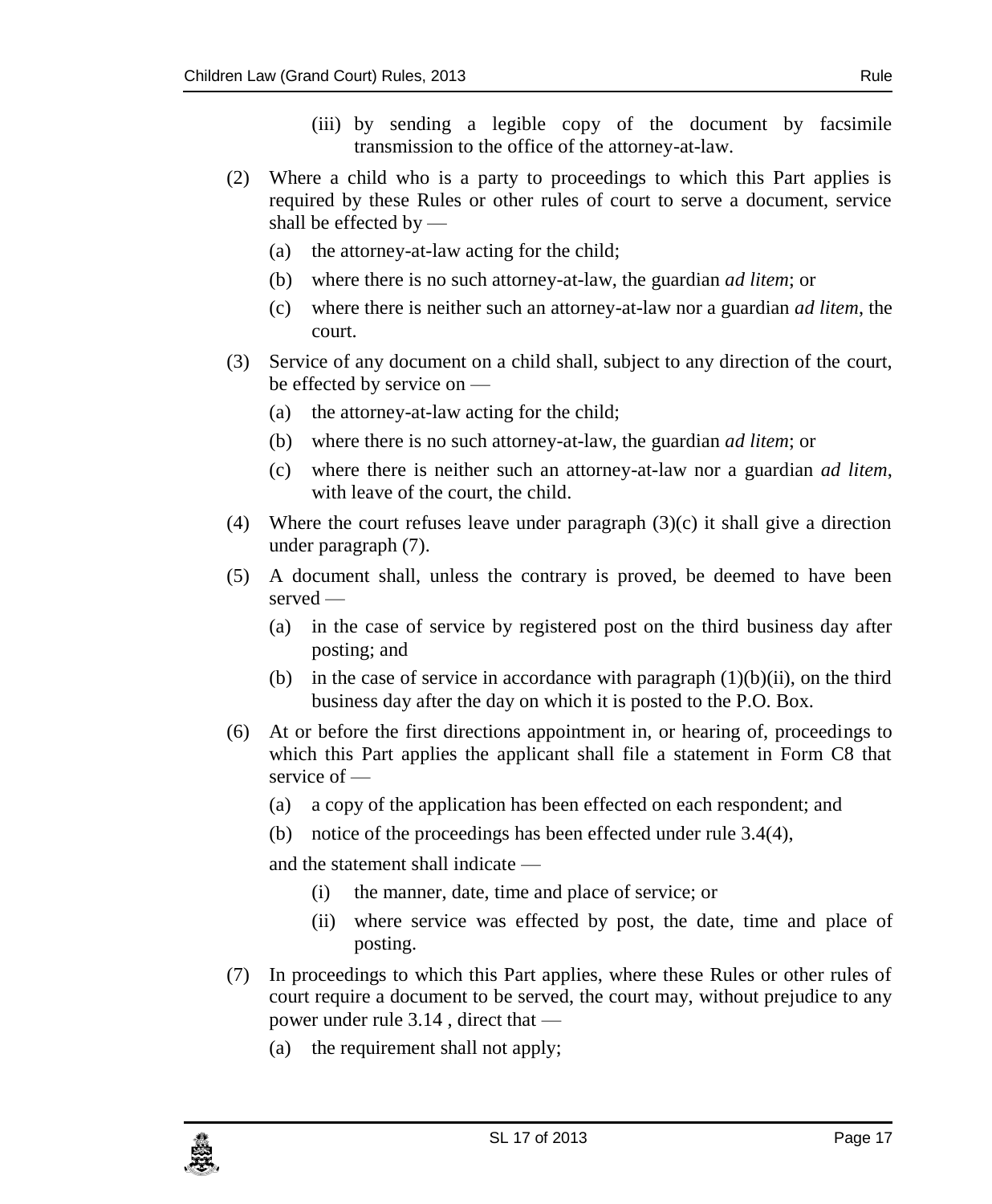- (b) the time specified by the rules for complying with the requirement shall be abridged to such extent as may be specified in the direction; and
- (c) service shall be effected in such manner as may be specified in the direction.

#### <span id="page-17-0"></span>**3.9 Answer to application**

- (1) Within 14 days of service of an application for a section 10 order or an application specified under the *Children Law* (Forms) Rules, 2013, each respondent shall file, and serve on the parties, an acknowledgement of the application in Form C6.
- (2) Following service of an application to which this Part applies, other than an application under rule 3.3 or for a section 10 order, a respondent may, subject to paragraph (3), file a written answer, which shall be served on the other parties.
- (3) An answer under paragraph (2) shall, except in the case of an application under section 27, 33, 36, 40, 45, 46, 48, 49, 51 or 53, be filed, and served, not less than 2 days before the date fixed for the hearing of the application.

#### <span id="page-17-1"></span>**3.10 Appointment of guardian** *ad litem*

- (1) As soon as practicable after the commencement of specified proceedings, or the transfer of such proceedings to the court, the court shall appoint a guardian *ad litem*, unless —
	- (a) such an appointment has already been made by the court which made the transfer and is subsisting; or
	- (b) the court considers that such an appointment is not necessary to safeguard the interests of the child.
- (2) At any stage in specified proceedings a party may apply, without notice to the other parties unless the court directs otherwise, for the appointment of a guardian *ad litem*.
- (3) The court shall grant an application under paragraph (2) unless it considers such an appointment not to be necessary to safeguard the interests of the child, in which case it shall give its reasons; and a note of such reasons shall be taken by the court or the proper officer.
- (4) At any stage in specified proceedings the court may, of its own motion, appoint a guardian *ad litem*.
- (5) The proper officer shall, as soon as practicable, notify the parties and any welfare officer of an appointment under this rule or of a decision not to make such an appointment.

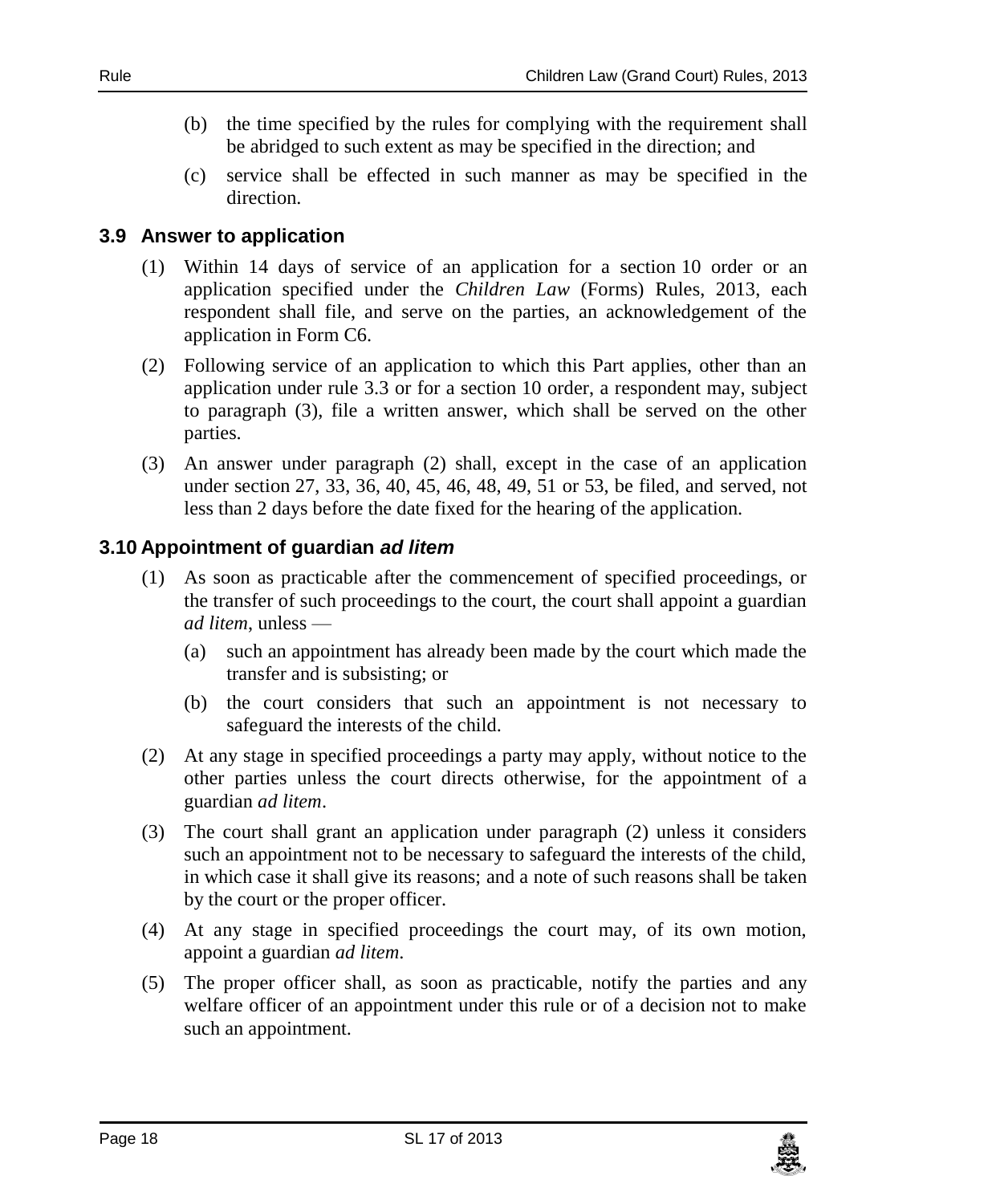- (6) Upon the appointment of a guardian *ad litem* the proper officer shall, as soon as practicable, notify him of the appointment and serve on him copies of the application and of documents filed under rule 3.17(1).
- (7) When appointing a guardian *ad litem* the court shall consider the appointment of anyone who has previously acted as guardian *ad litem* of the same child.
- (8) The appointment of a guardian *ad litem* under this rule shall continue for such time as is specified in the appointment or until terminated by the court.
- (9) When terminating an appointment in accordance with paragraph (8), the court shall give its reasons in writing for so doing in Form C44.
- (10) Where the court appoints a guardian *ad litem* in accordance with this rule or refuses to make such an appointment, the court or the proper officer shall record the appointment or refusal in Form C45.

#### <span id="page-18-0"></span>**3.11 Powers and duties of guardian** *ad litem*

- (1) In carrying out his duty under section 43(2), the guardian *ad litem* shall have regard to the principle set out in section  $3(1)$  and the matters set out in section  $3(3)(a)$  to (f) as if for the word "court" in that section there were substituted the words "guardian *ad litem*".
- (2) The guardian *ad litem* shall
	- (a) appoint an attorney-at-law to represent the child unless such an attorneyat-law has already been appointed; and
	- (b) give such advice to the child as is appropriate having regard to his understanding and, subject to rule  $3.12(1)(a)$ , instruct the attorney-at-law representing the child on all matters relevant to the interests of the child, including possibilities for appeal, arising in the course of the proceedings.
- (3) Where it appears to the guardian *ad litem* that the child
	- (a) is instructing his attorney-at-law directly; or
	- (b) intends to, and is capable of, conducting the proceedings on his own behalf,

he shall so inform the court and thereafter —

- (i) shall perform all of his duties set out in this rule, other than duties under paragraph  $(2)(a)$  and such other duties as the court may direct;
- (ii) shall take such part in the proceedings as the court may direct; and
- (iii) may, with leave of the court, have legal representation in his conduct of those duties.

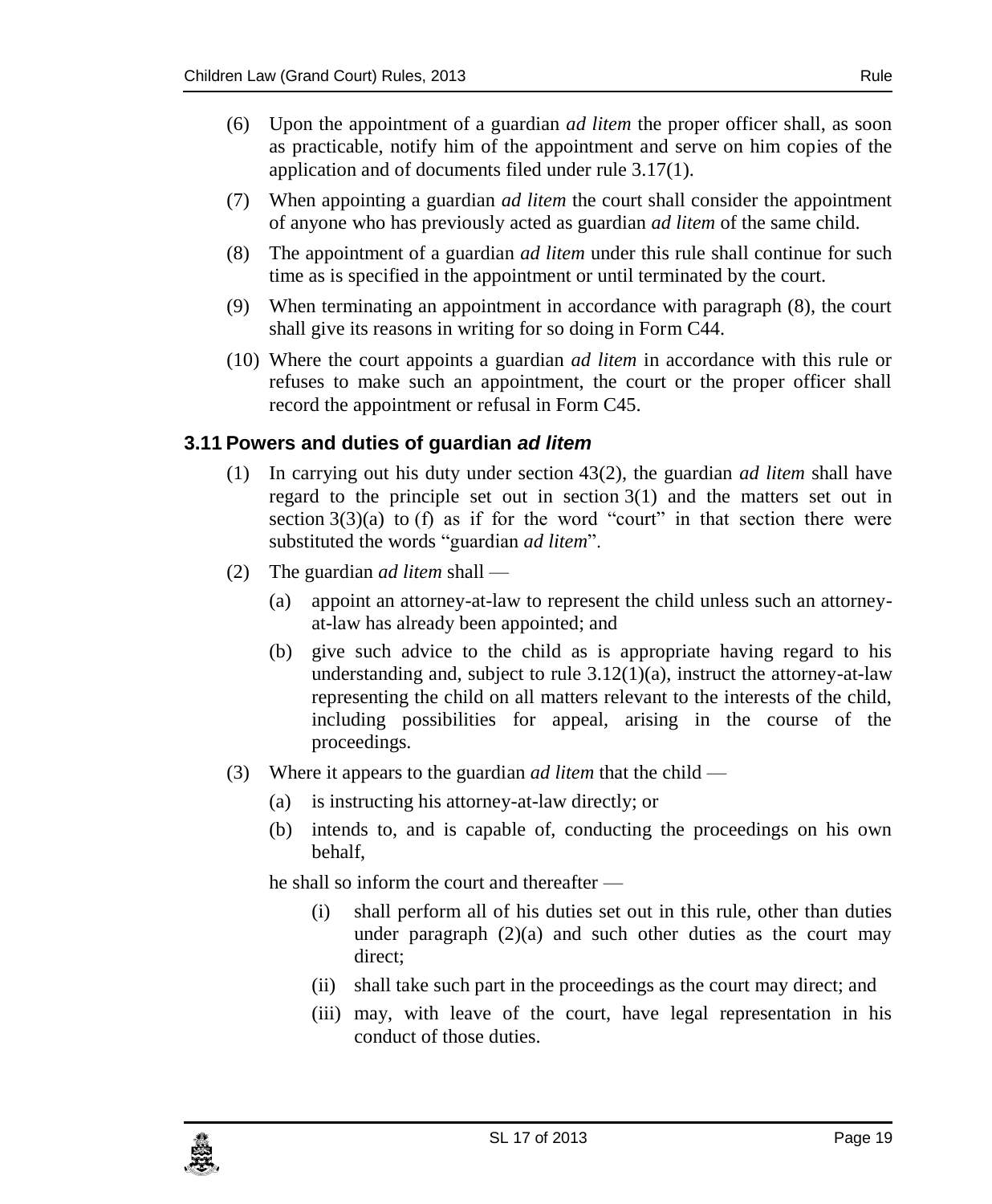- (4) The guardian *ad litem* shall, unless excused by the court, attend all directions appointments in and hearings of the proceedings and shall advise the court on the following matters —
	- (a) whether the child is of sufficient understanding for any purpose including the child's refusal to submit to a medical or psychiatric examination or other assessment that the court has power to require, direct or order;
	- (b) the wishes of the child in respect of any matter relevant to the proceedings, including his attendance at court;
	- (c) the appropriate forum for the proceedings;
	- (d) the appropriate timing of the proceedings or any part of them;
	- (e) the options available to the court in respect of the child and the suitability of each such option including what order should be made in determining the application; and
	- (f) any other matter concerning which the court seeks his advice or concerning which he considers that the court should be informed.
- (5) The advice given under paragraph (4) may, subject to any order of the court, be given orally or in writing; and if the advice is given orally, a note of it shall be taken by the court or the proper officer.
- (6) The guardian *ad litem* shall, where practicable, notify any person whose joinder as a party to those proceedings would be likely, in the guardian *ad litem*'s opinion, to safeguard the interests of the child, of that person's right to apply to be joined under rule  $3.7(2)$  and shall inform the court —
	- (a) of any such notification given;
	- (b) of anyone whom he attempted to notify under this paragraph but was unable to contact; and
	- (c) of anyone whom he believes may wish to be joined to the proceedings.
- (7) The guardian *ad litem* shall, unless the court otherwise directs, not less than 7 days before the date fixed for the final hearing of the proceedings, file a written report advising on the interests of the child; and the proper officer shall, as soon as practicable, serve a copy of the report on the parties.
- (8) The guardian *ad litem* shall serve and accept service of documents on behalf of the child in accordance with rule  $3.8(2)(b)$  and  $(3)(b)$  and, where the child has not himself been served, and has sufficient understanding, advise the child of the contents of any document so served.
- (9) The guardian *ad litem* shall conduct such investigations as may be necessary for him to carry out his duties and shall, in particular —
	- (a) contact or seek to interview such persons as he thinks appropriate or as the court directs;

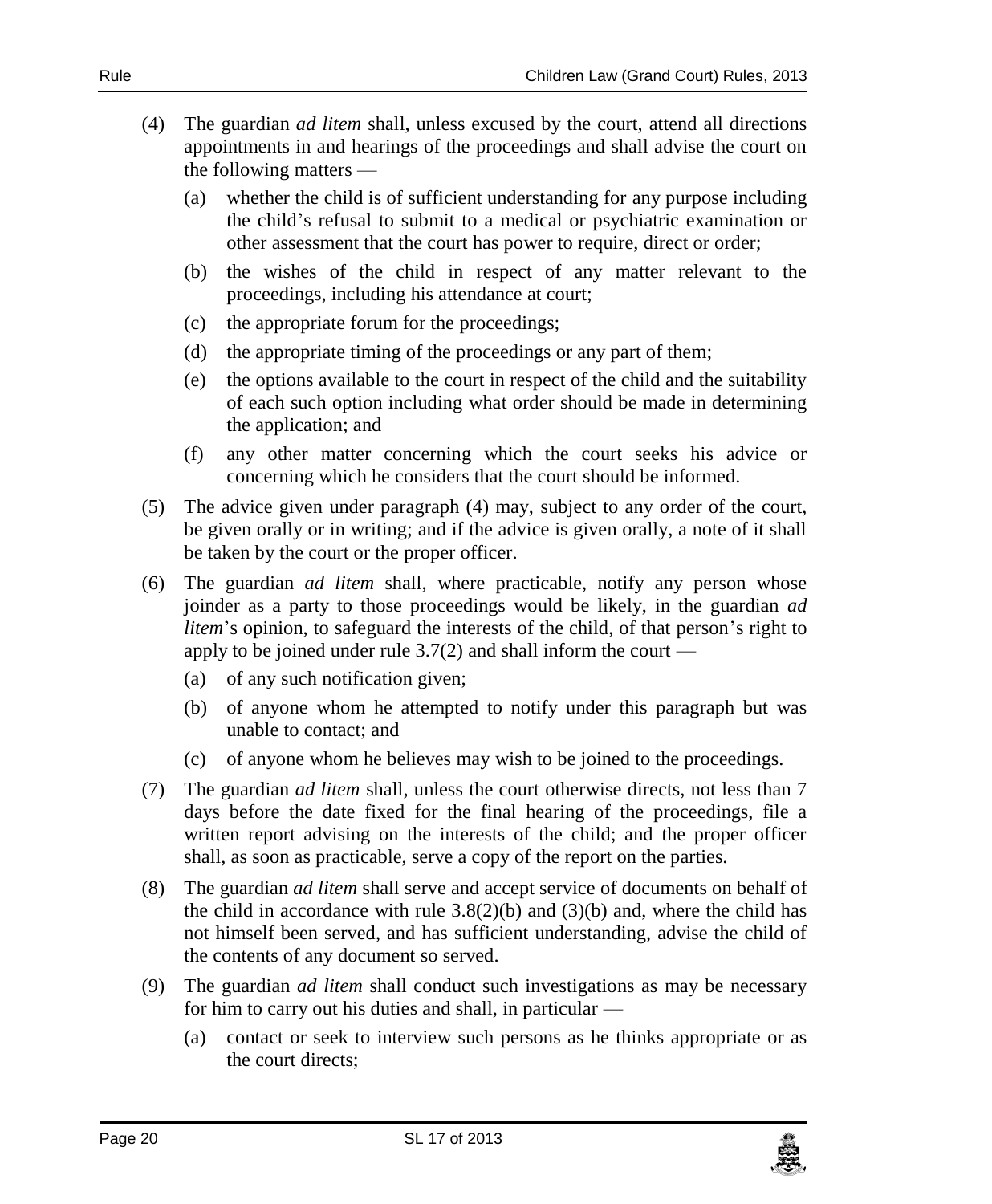- (b) if he inspects records of the kinds referred to in section 44, bring to the attention of the court and such other persons as the court may direct all such records and documents which may, in his opinion, assist in the proper determination of the proceedings; and
- (c) obtain such professional assistance as is available to him which he thinks appropriate or which the court directs him to obtain.
- (10) In addition to his duties under other paragraphs of this rule, the guardian *ad litem* shall provide to the court such other assistance as it may require.
- (11) A party may question the guardian *ad litem* about oral or written advice tendered by him to the court under this rule.

#### <span id="page-20-0"></span>**3.12 Attorney-at-law for child**

- (1) An attorney-at-law appointed under section 43(3) or in accordance with rule  $3.11(2)(a)$  shall represent the child —
	- (a) in accordance with instructions received from the guardian *ad litem* unless the attorney-at-law considers, having taken into account the views of the guardian *ad litem* and any direction of the court under rule 3.11(3), that the child wishes to give instructions which conflict with those of the guardian *ad litem* and that he is able, having regard to his understanding, to give such instructions on his own behalf, in which case, he shall conduct the proceedings in accordance with instructions received from the child;
	- (b) where no guardian *ad litem* has been appointed for the child and the condition in section  $43(4)(b)$  is satisfied, in accordance with instructions received from the child; or
	- (c) in default of instructions under (a) or (b), in furtherance of the best interests of the child.
- (2) An attorney-at-law appointed under section 43(3) or in accordance with rule 3.11(2)(a) shall serve and accept service of documents on behalf of the child in accordance with rule  $3.8(2)(a)$  and  $(3)(a)$  and, where the child has not himself been served and has sufficient understanding, advise the child of the contents of any document so served.
- (3) Where the child wishes an appointment of an attorney-at-law under section 43(3) or in accordance with rule  $3.11(2)(a)$  to be terminated, he may apply to the court for an order terminating the appointment; and the

attorney-at-law and the guardian *ad litem* shall be given an opportunity to make representations.

(4) Where the guardian *ad litem* wishes an appointment of an attorney-at-law under section 43(3) to be terminated, he may apply to the court for an order terminating the appointment; and the attorney-at-law and, if he is of sufficient

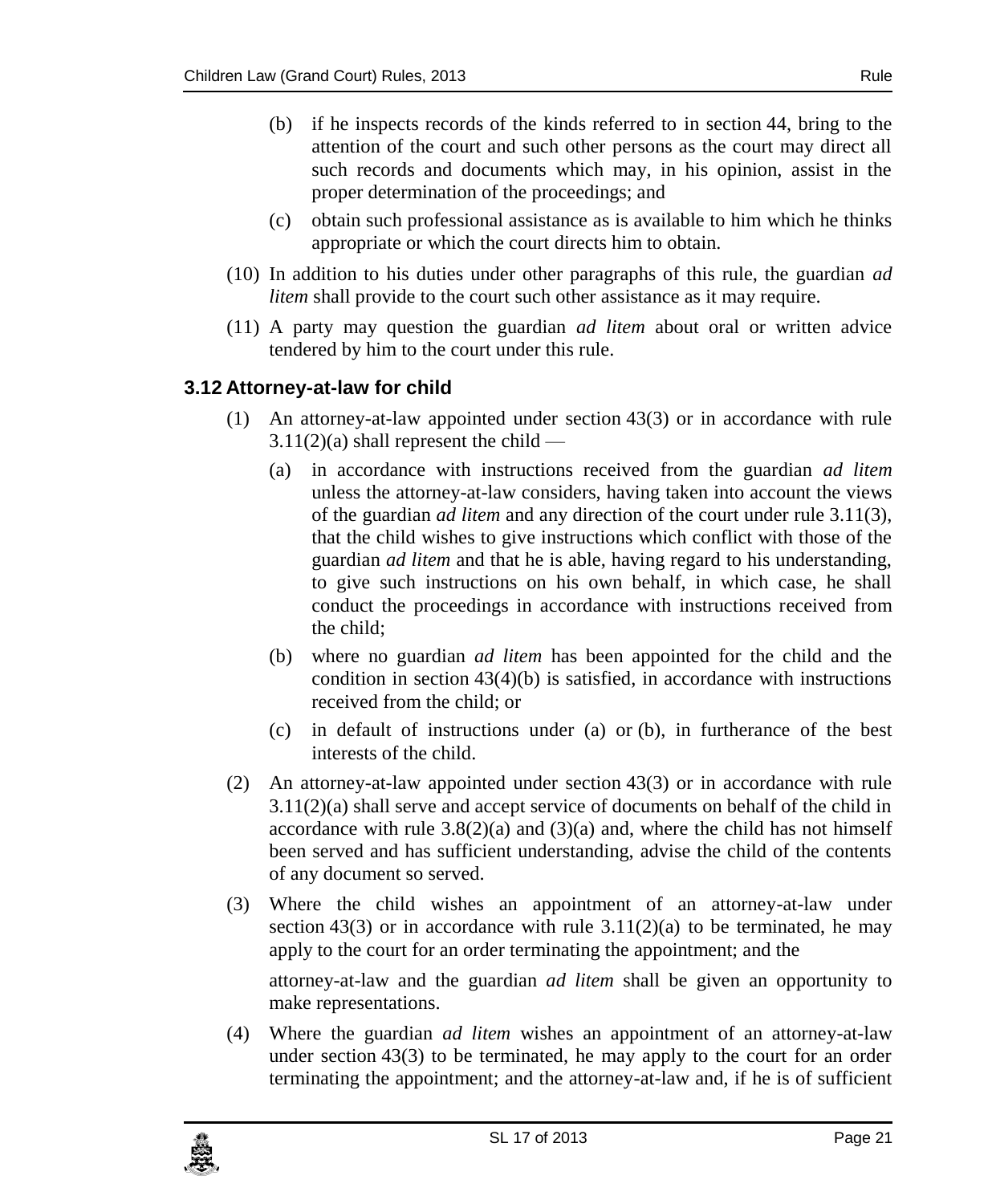understanding, the child, shall be given an opportunity to make representations.

- (5) When terminating an appointment in accordance with paragraph (3) or (4), the court shall give its reasons in Form C47 for so doing, a note of which shall be taken by the court or the proper officer.
- (6) Where the court appoints an attorney-at-law under section 43(3) or refuses to make such an appointment, the court or the proper officer shall record the appointment in Form C46 or refusal in Form C48.

#### <span id="page-21-0"></span>**3.13 Welfare officer**

- (1) Where the court has directed that a written report be made by a welfare officer, the report shall be filed at or by such time as the court directs or, in the absence of such a direction, at least 14 days before a relevant hearing; and the proper officer shall, as soon as practicable, serve a copy of the report on the parties and any guardian *ad litem*.
- (2) In paragraph (1), a hearing is relevant if the proper officer has given the welfare officer notice that his report is to be considered at it.
- (3) The welfare officer shall, unless excused by the court, attend a hearing if the proper officer gives him notice that his report will be given or considered at that hearing; and any party may question the welfare officer about his report at such a hearing.
- (4) This rule is without prejudice to any power to give directions under rule 3.14.

#### <span id="page-21-1"></span>**3.14 Directions**

- (1) In this rule, "party" includes the guardian *ad litem* and, where a request or a direction concerns a report under section 9, the welfare officer.
- (2) In proceedings to which this Part applies the court may, subject to paragraph (3), give, vary or revoke directions for the conduct of the proceedings, including —
	- (a) the timetable for the proceedings;
	- (b) varying the time within which or by which an act is required, by these Rules or by other rules or court, to be done;
	- (c) the attendance of the child;
	- (d) the appointment of a guardian *ad litem*, whether under section 43 or otherwise, or of an attorney-at-law under section 43(3);
	- (e) the service of documents;
	- (f) the submission of evidence including experts' reports;
	- (g) the preparation of welfare reports under section 9;
	- (h) the transfer of the proceedings to another court; and

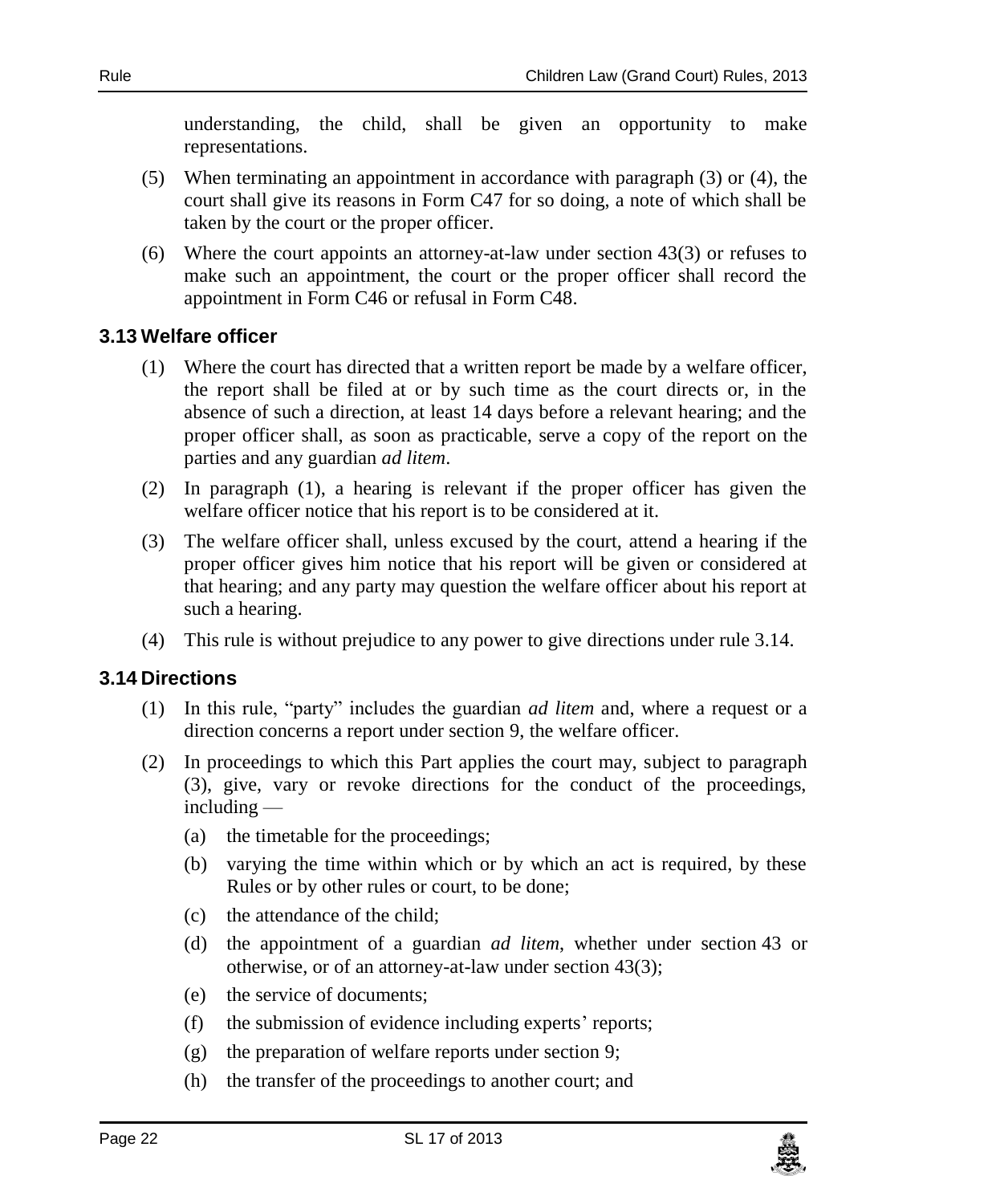- (i) consolidation with other proceedings.
- (3) Directions under paragraph (2) may be given, varied or revoked either
	- (a) of the court's own motion having given the parties notice of its intention to do so, and an opportunity to attend and be heard or to make written representations;
	- (b) on the application in Form C3 of a party specifying the direction which is sought, filed and served on the other parties; or
	- (c) on the application in Form C3 of a party specifying the direction which is sought, to which the other parties consent and which they or their representatives have signed.
- (4) In an urgent case the request under paragraph (3)(b) may, with the leave of the court, be made —
	- (a) orally;
	- (b) without notice to the parties; or
	- (c) both as in sub-paragraphs (a) and (b).
- (5) On receipt of an application under paragraph  $(3)(b)$  the proper officer shall fix a date for the hearing of the request and give not less than 2 days' notice in Form C4 to the parties of the date so fixed.
- (6) On considering an application under paragraph  $(3)(c)$  the court shall either
	- (a) grant the request, whereupon the proper officer shall inform the parties of the decision, or
	- (b) direct that a date be fixed for the hearing of the application, whereupon the proper officer shall fix such a date and give not less than 2 days' notice to the parties of the date so fixed.
- (7) A party may apply for an order to be made under section 13(3) or, if he is entitled to apply for such an order, under section  $40(1)$  in accordance with paragraph  $(3)(b)$  or  $(c)$ .
- (8) Where a court is considering making, of its own motion, a section 10 order, or an order under section 33, 36 or 40, the power to give directions under paragraph (2) shall apply.
- (9) Directions of a court (which are still in force immediately prior to the transfer of proceedings to which this Part applies) to another court shall continue to apply following the transfer, subject to any changes of terminology which are required to apply those directions to the court to which the proceedings are transferred, unless varied or discharged by directions under paragraph (2).
- (10) The court or the proper officer shall take a note of the giving, variation or revocation of a direction under this rule and serve, as soon as practicable, a

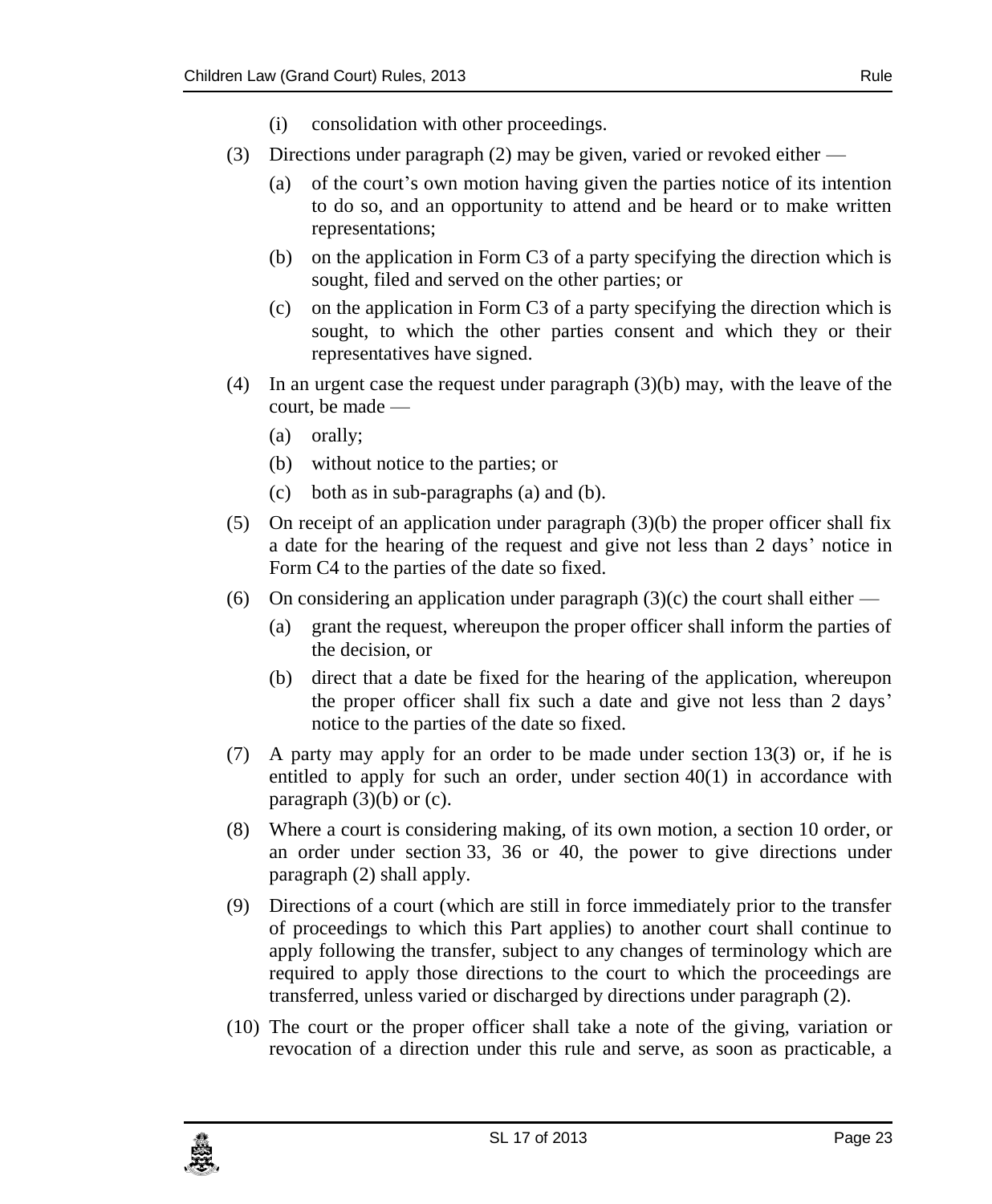copy of the note on any party who was not present at the giving, variation or revocation.

#### <span id="page-23-0"></span>**3.15 Timing of proceedings**

- (1) Where these Rules or other rules of court provide a period of time within which or by which a certain act is to be performed in the course of proceedings to which this Part applies, that period may not be extended otherwise than by direction of the court under rule 3.14.
- $(2)$  At the
	- (a) transfer to a court of proceedings to which this Part applies;
	- (b) postponement or adjournment of any hearing or directions appointment in the course of proceedings to which this Part applies; or
	- (c) conclusion of any such hearing or directions appointment other than one at which the proceedings are determined, or so soon thereafter as is practicable,

the court or the proper officer shall —

- (i) fix a date upon which the proceedings shall come before the court again for such purposes as the court directs, which date shall, where paragraph (a) applies, be as soon as possible after the transfer; and
- (ii) give notice to the parties, the guardian *ad litem* or the welfare officer of the date so fixed.

#### <span id="page-23-1"></span>**3.16 Attendance at directions appointment and hearing**

- (1) Subject to paragraph (2), a party shall attend a directions appointment of which he has been given notice in accordance with rule 3.14(5) unless the court otherwise directs.
- (2) Proceedings or any part of them shall take place in the absence of any party, including the child, if —
	- (a) the court considers it in the interests of the child, having regard to the matters to be discussed or the evidence likely to be given; and
	- (b) the party is represented by a guardian *ad litem* or attorney-at-law,

and when considering the interests of the child under sub-paragraph (a) the court shall give the guardian *ad litem*, the attorney-at-law for the child and, if he is of sufficient understanding, the child an opportunity to make representations.

(3) Subject to paragraph (4), where at the time and place appointed for a hearing or directions appointment the applicant appears but one or more of the respondents do not, the court may proceed with the hearing or appointment.

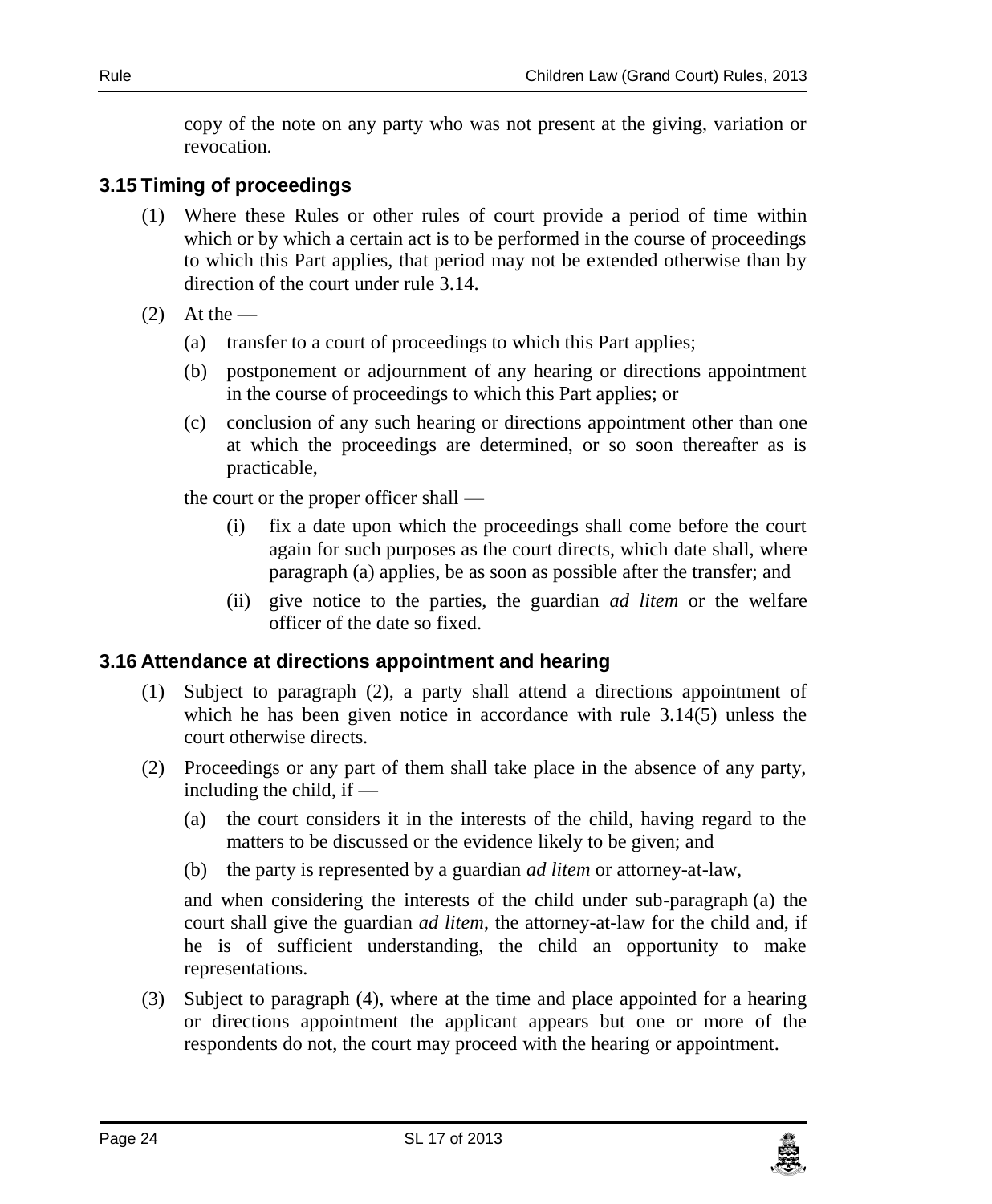- (4) The court shall not begin to hear an application in the absence of a respondent unless —
	- (a) It is proved to the satisfaction of the court that he received reasonable notice of the date of the hearing; or
	- (b) the court is satisfied that the circumstances of the case justify proceeding with the hearing.
- (5) Where, at the time and place appointed for a hearing or directions appointment one or more of the respondents appear but the applicant does not, the court may refuse the application or, if sufficient evidence has previously been received, proceed in the absence of the applicant.
- (6) Where at the time and place appointed for a hearing or directions appointment neither the applicant nor any respondent appears, the court may refuse the application.
- (7) Unless the court otherwise directs, a hearing of, or directions appointment in, proceedings to which this Part applies shall be in chambers.

#### <span id="page-24-0"></span>**3.17 Documentary evidence**

- (1) Subject to paragraphs (4) and (5), in proceedings to which this Part applies, a party shall file and serve on the parties, any welfare officer and any guardian *ad litem* of whose appointment he has been given notice under rule 3.10(5) —
	- (a) written statements of the substance of the oral evidence which the party intends to adduce at a hearing of, or a directions appointment in, those proceedings, which shall —
		- (i) be dated;
		- (ii) be signed by the person making the statement;
		- (iii) contain a declaration that the maker of the statement believes it to be true and understands that it may be placed before the court; and
		- (iv) show in the top right hand corner of the first page
			- a. the initials and surname of the person making the statement;
			- b. the number of the statement in relation to the maker;
			- c. the date on which the statement was made; and
			- d. the party on whose behalf it is filed; and
	- (b) copies of any documents, including experts' reports, upon which the party intends to rely at a hearing of, or a directions appointment in, those proceedings,

at or by such time as the court directs or, in the absence of a direction, before the hearing or appointment.

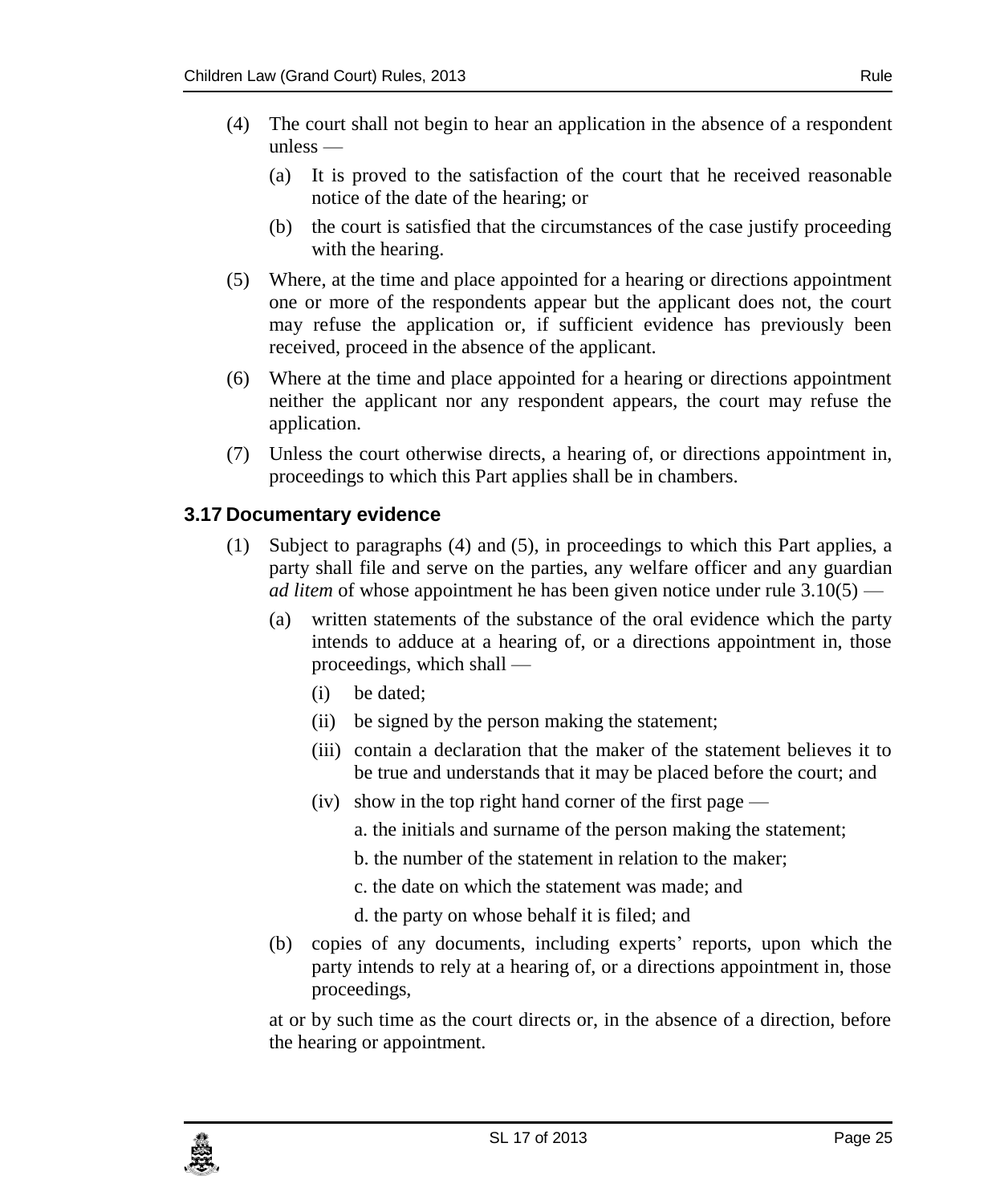- (2) A party may, subject to any direction of the court about the timing of statements under this rule, file and serve on the parties a statement which is supplementary to a statement served under paragraph (1).
- (3) At a hearing or a directions appointment a party may not, without the leave of the court —
	- (a) adduce evidence; or
	- (b) seek to rely on a document,

in respect of which he has failed to comply with the requirements of paragraph (1).

- (4) In proceedings for a section 10 order a party shall
	- (a) neither file nor serve any document other than as required or authorised by these Rules; and
	- (b) in completing a form prescribed by these Rules, neither give information, nor make a statement, which is not required or authorised by that form,

without the leave of the court.

(5) In proceedings for a section 10 order no statement or copy may be filed under paragraph (1) until such time as the court directs.

#### <span id="page-25-0"></span>**3.18 Expert evidence - examination of child**

- (1) No person may, without the leave of the court, cause a child to be medically or psychiatrically examined, or otherwise assessed, for the purpose of the preparation of expert evidence for use in the proceedings.
- (2) An application for leave under paragraph (1) shall, unless the court otherwise directs, be served on all parties to the proceedings and on the guardian *ad litem*.
- (3) Where the leave of the court has not been given under paragraph (1), no evidence arising out of an examination or assessment to which that paragraph applies may be adduced without the leave of the court.

#### <span id="page-25-1"></span>**3.19 Amendment**

- (1) Subject to rule 3.17(2), a document which has been filed or served in proceedings to which this Part applies, may not be amended without the leave of the court which shall, unless the court otherwise directs, be requested in writing.
- (2) On considering a request for leave to amend a document the court shall either —
	- (a) grant the request, whereupon the proper officer shall inform the person making the request of that decision; or

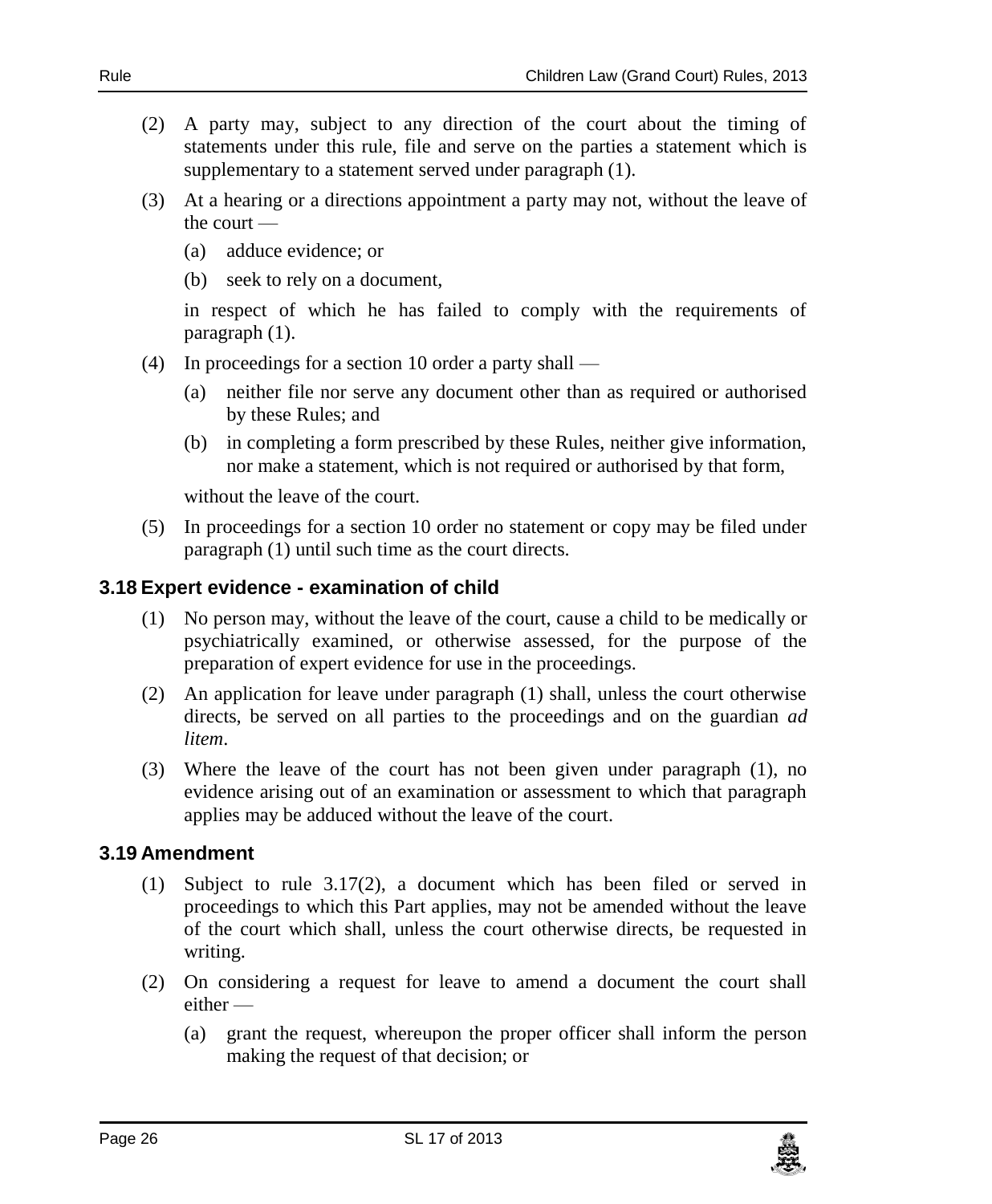- (b) invite the parties or any of them to make representations, within a specified period, as to whether such an order should be made.
- (3) A person amending a document shall file it and serve it on those persons on whom it was served prior to amendment; and the amendments shall be identified.

#### <span id="page-26-0"></span>**3.20 Oral evidence**

The court or the proper officer shall keep a note of the substance of the oral evidence given at a hearing of, or directions appointment in, proceedings to which this Part applies.

### <span id="page-26-1"></span>**3.21 Hearing**

- (1) The court may give directions as to the order of speeches and evidence at a hearing, or directions appointment, in the course of proceedings to which this Part applies.
- (2) Subject to directions under paragraph (1), at a hearing of, or directions appointment in, proceedings to which this Part applies, the parties and the guardian *ad litem* shall adduce their evidence in the following order —
	- (a) the applicant;
	- (b) any party with parental responsibility for the child;
	- (c) other respondents;
	- (d) the guardian *ad litem*; and
	- (e) the child, if he is a party to the proceedings and there is no guardian *ad litem*.
- (3) After the final hearing of proceedings to which this Part applies, the court shall deliver its judgment as soon as is practicable.
- (4) When making an order or when refusing an application, the court shall
	- (a) where it makes findings of fact state such finding and complete Form C23; and
	- (b) state the reasons for the court's decision
- (5) An order made in proceedings to which this Part applies shall be recorded, by the court or the proper officer, either in the appropriate form or, where there is no such form, in writing.
- (6) Subject to paragraph (7), a copy of an order made in accordance with paragraph (5) shall, as soon as practicable after it has been made, be served by the proper officer on the parties to the proceedings in which it was made and on any person with whom the child is living.
- (7) Within 48 hours after the making *ex parte* of —

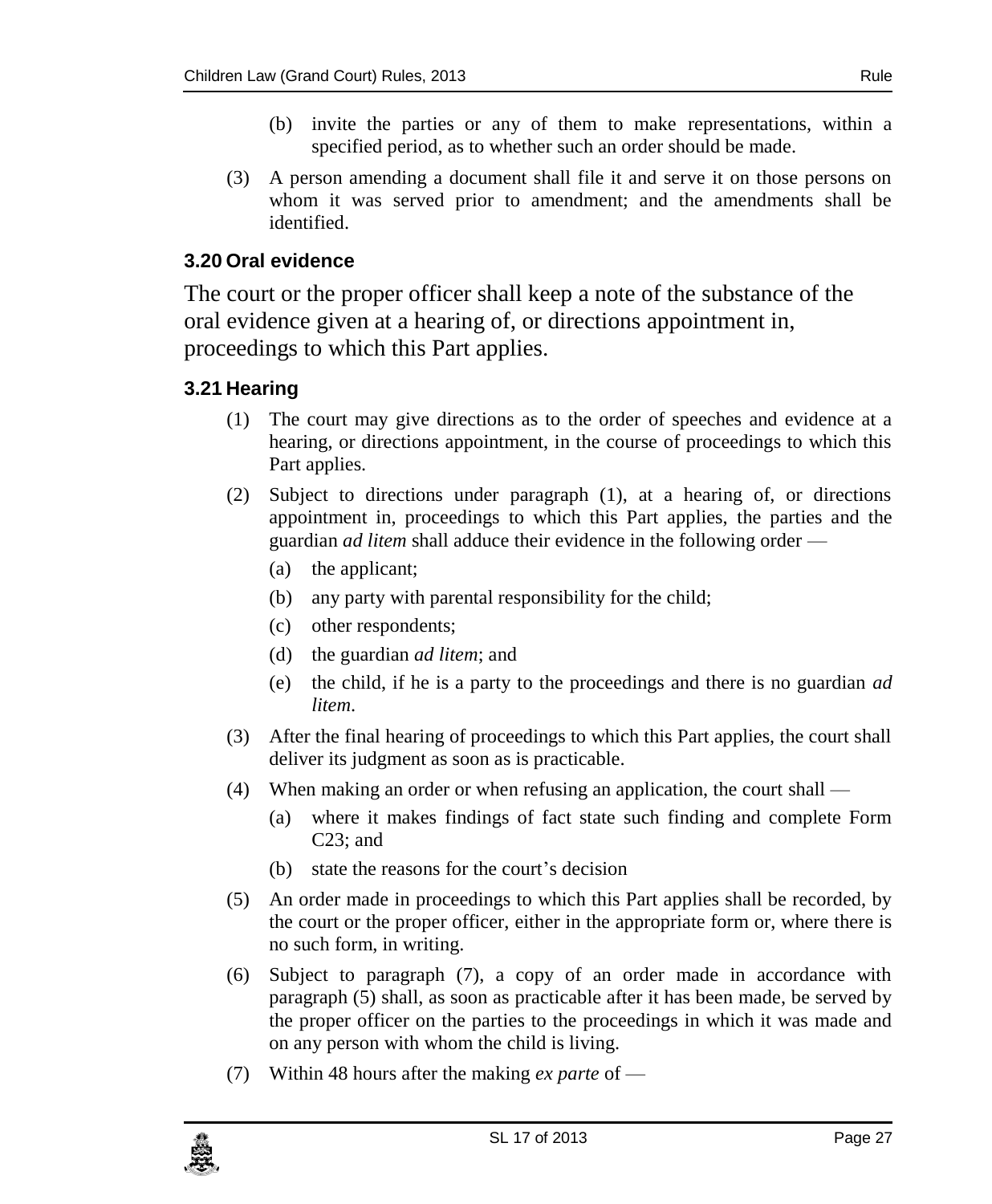- (a) a section 10 order; or
- (b) an order under section 46, 51(4), 51(9) or 53,

the applicant shall serve a copy of the order in the appropriate form on —

- (i) each party;
- (ii) any person who has actual care of the child or who had such care immediately prior to the making of the order; and
- (iii) in the case of an order referred to in sub-paragraph (b), the Department.
- (8) At a hearing of, or directions appointment in, an application which takes place outside the hours during which the court office is normally open, the court or the proper officer shall take a note of the substance of the proceedings.

#### <span id="page-27-0"></span>**3.22 Appeals**

- (1) Where an appeal lies to the Grand Court under section 87, it shall be made in accordance with the provisions of this rule; and references to "the court below" are references to the court from which, or person from whom, the appeal lies.
- (2) The appellant shall file and serve on the parties to the proceedings in the court below, and on any guardian *ad litem* —
	- (a) notice of the appeal in writing, setting out the grounds upon which he relies;
	- (b) a certified copy of the summons or application and of the order appealed against, and of any order staying its execution;
	- (c) a copy of any notes of the evidence; and
	- (d) a copy of any reasons given for the decision.
- (3) The notice of appeal shall be filed and served
	- (a) within 14 days after the determination against which the appeal is brought;
	- (b) in the case of an appeal against an order under section  $40(1)$ , within 7 days after the making of the order; or
	- (c) with the leave of the court to which, or judge to whom, the appeal is to be brought, within such other time as that court or judge may direct.
- (4) The documents mentioned in paragraph  $(2)(b)$  to (d) shall, subject to any direction of the court to which, or judge to whom, the appeal is to be brought, be filed and served as soon as practicable after the filing and service of the notice of appeal under paragraph (2)(a).
- (5) Subject to paragraph (6), a respondent who wishes —

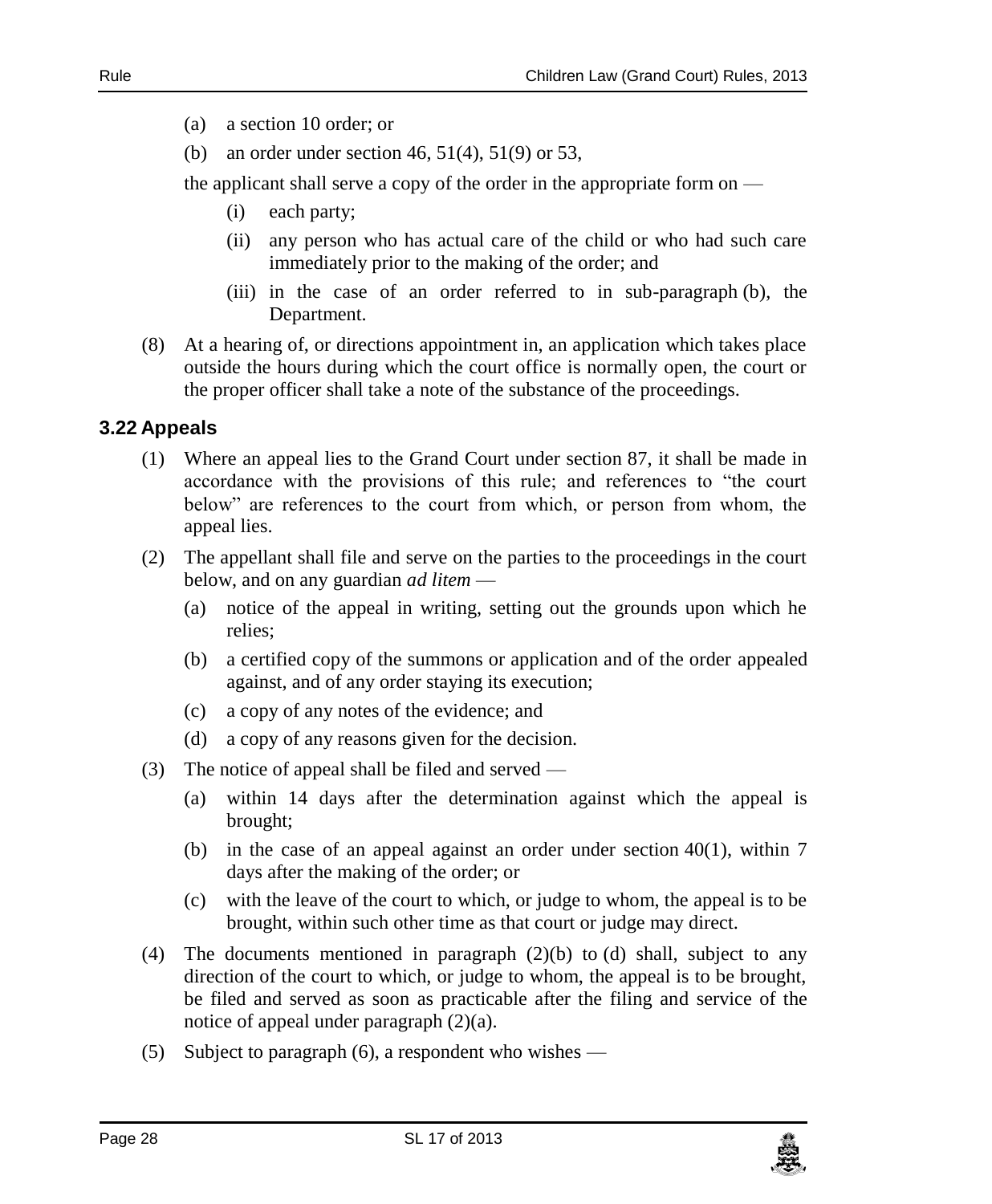- (a) to contend on the appeal that the decision of the court below should be varied, either in any event or in the event of the appeal being allowed in whole or in part; or
- (b) to contend that the decision of the court below should be affirmed on grounds other than those relied upon by that court; or
- (c) to contend by way of cross-appeal that the decision of the court below was wrong in whole or in part,

shall, within 14 days of receipt of notice of the appeal, file and serve on all other parties to the appeal a notice in writing, setting out the grounds upon which he relies.

- (6) No notice under paragraph (5) may be filed or served in an appeal against an order under section 40.
- (7) In the case of an appeal mentioned in paragraph  $(1)$ , an application to
	- (a) withdraw the appeal;
	- (b) have the appeal dismissed with the consent of all the parties; or
	- (c) amend the grounds of appeal,

may be heard by the Clerk of Court.

(8) An appeal of the kind mentioned in paragraph (1) shall, unless the Chief Justice otherwise directs, be heard and determined by a single judge.

#### <span id="page-28-0"></span>**3.23 Confidentiality of documents**

- (1) Notwithstanding any rule of court to the contrary, no document, other than a record of an order, held by the court and relating to proceedings to which this Part applies shall be disclosed, other than to —
	- (a) a party;
	- (b) the legal representative of a party;
	- (c) the guardian *ad litem*; or
	- (d) a welfare officer

without leave of the court.

(2) Nothing in this rule shall prevent the notification by the court or the proper officer of a direction under section 39(1) to the Department.

#### <span id="page-28-1"></span>**3.24 Notification of consent**

Consent for the purposes of section 18(3) or section 35(6) shall be given either orally in court or in writing to the court signed by the person giving his consent.

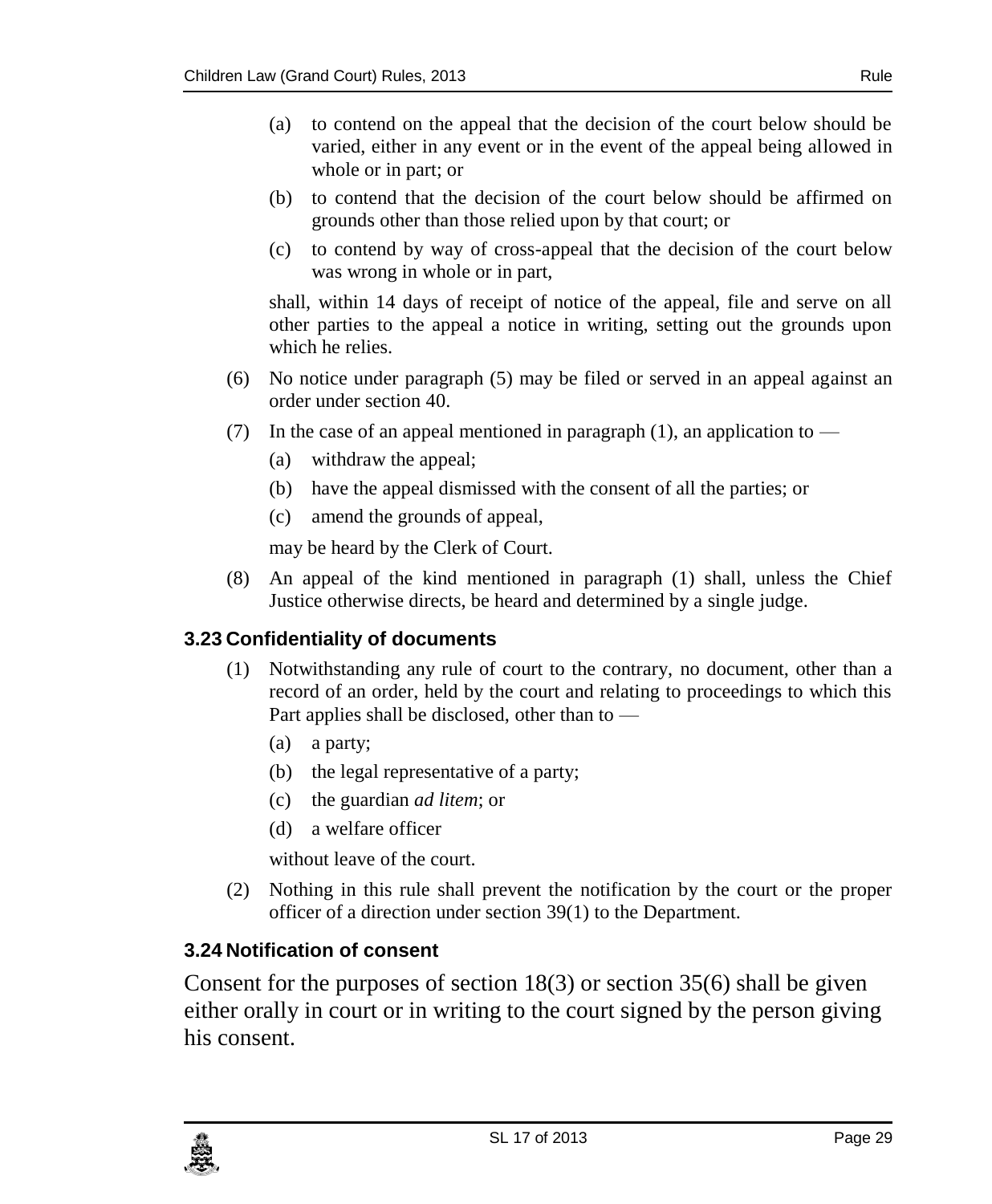#### <span id="page-29-0"></span>**3.25 Secure accommodation - evidence**

In proceedings under section 27, the court shall, if practicable, arrange for copies of all written reports before it to be made available before the hearing to —

- (a) the applicant;
- (b) the parent or guardian of the child;
- (c) any legal representative of the child;
- (d) the guardian *ad litem*; and
- (e) the child, unless the court otherwise directs;

and copies of such reports may, if the court considers it desirable, be shown to any person who is entitled to notice of the proceedings in accordance with these rules.

#### <span id="page-29-1"></span>**3.26 Investigation under section 39**

- (1) This rule applies where a direction is given to the Department by the Grand Court under section 39(1).
- (2) On giving a direction the court shall adjourn the proceedings and the court or the proper officer shall record the direction in Form C39.
- (3) A copy of the direction recorded under paragraph (2) shall, as soon as practicable after the direction is given, be served by the proper officer on the parties to the proceedings in which the direction is given and, where the Department is not a party, on the Department.
- (4) When serving the copy of the direction on the Department the proper officer shall also serve copies of such of the documentary evidence which has been, or is to be, adduced in the proceedings as the court may direct.
- (5) Where the Department informs the court of any of the matters set out in section  $39(3)(a)$  to (c) it shall do so in writing.

#### <span id="page-29-2"></span>**3.27 Direction to the Chief Education Officer to apply for education supervision order**

- (1) For the purposes of section 17 of the *Education Law* (*2010 Revision*) a direction by the Grand Court to the Chief Education Officer to apply for an education supervision order shall be given in writing.
- (2) Where, following such a direction, the Chief Education Officer informs the court that he has decided not to apply for an education supervision order, he shall do so in writing.

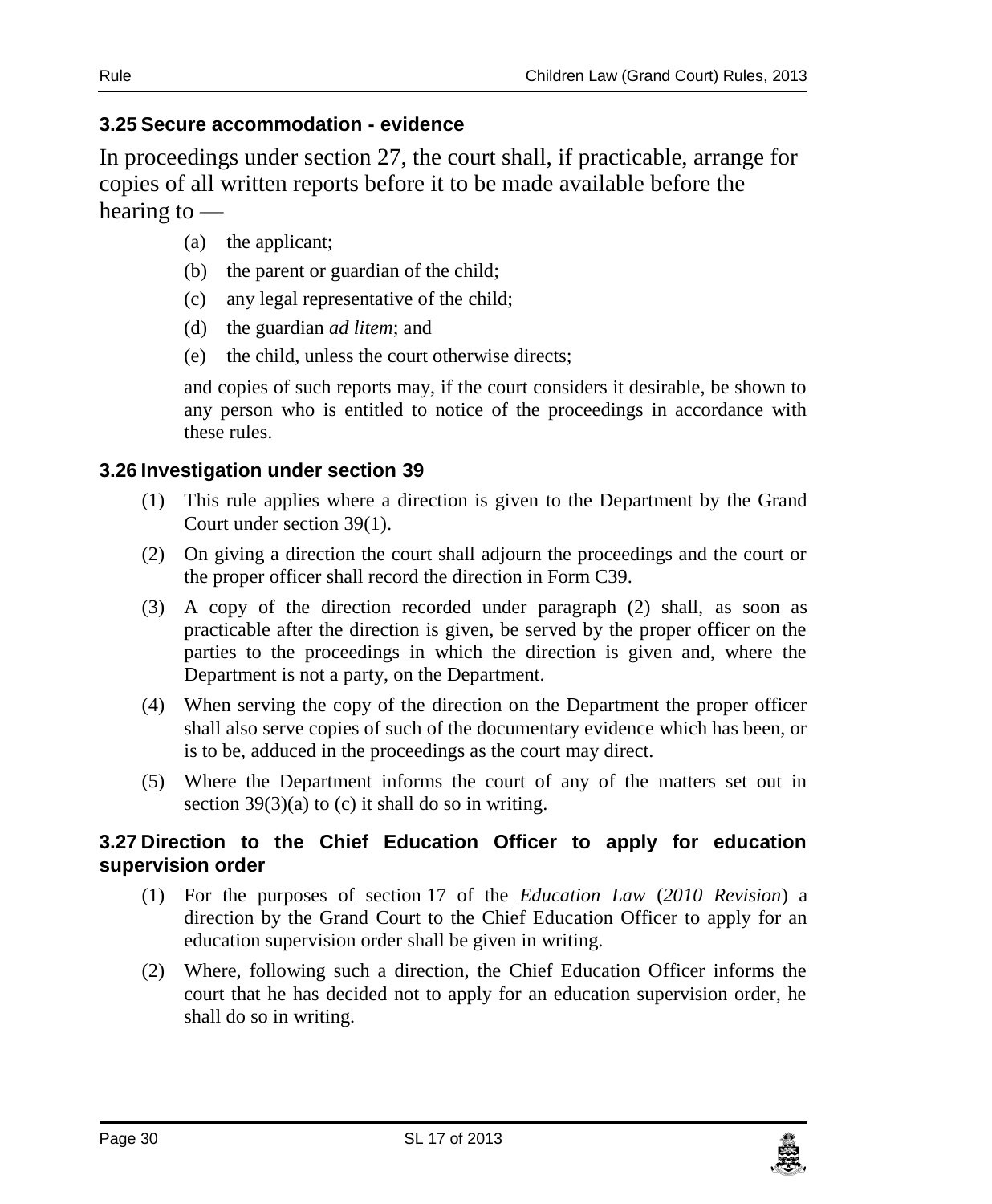#### <span id="page-30-0"></span>**3.28 Transitional provisions**

<span id="page-30-1"></span>Nothing in any provision of this Part of these Rules shall affect any proceedings which are pending (within the meaning of paragraph 5 of Schedule 10) immediately before these Rules come into force.

## **PART lV- WARDSHIP**

#### <span id="page-30-2"></span>**4.1 Application to make a child a ward of court**

- (1) No child shall be made a ward of court except by virtue of an order to that effect made by a Grand Court Judge and
	- (a) where an application is made for such an order in respect of a child, the child shall become a ward of court on the making of the application, but shall cease to be a ward of court at the end of the period prescribed in rule 4.3 unless within that period an order has been made in accordance with the application;
	- (b) sub-paragraph (a) does not apply with respect to a child who is the subject of a care order; and
	- (c) the Grand Court may, either upon an application in that behalf or without such an application, order that any child who is for the time being a ward of court shall cease to be a ward of court.
- (2) An application to make a child a ward of court shall be made by originating summons and, unless the court otherwise directs, the plaintiff shall file an affidavit in support of the application when the originating summons is issued.
- (3) Rule 3.3 shall, so far as applicable, apply to an application by the Department for the leave of the court under section 92(1).
- (4) Where there is no person other than the child who is a suitable defendant, an application may be made *ex parte* to a judge for leave to issue either an *ex parte* originating summons or an originating summons with the child as defendant thereto; and, except where such leave is granted, the child

shall not be made a defendant to an originating summons under this rule in the first instance.

- (5) Particulars of any summons issued under this rule shall be sent to the proper officer for recording in the Register of Wards.
- (6) The date of the child's birth shall, unless otherwise directed, be stated in the summons, and the plaintiff shall —
	- (a) on issuing the summons or before or at the first hearing thereof lodge at the Court a certified copy of the entry in the Register of Births or, as the case may be, in the Adopted Children Register relating to the child; or

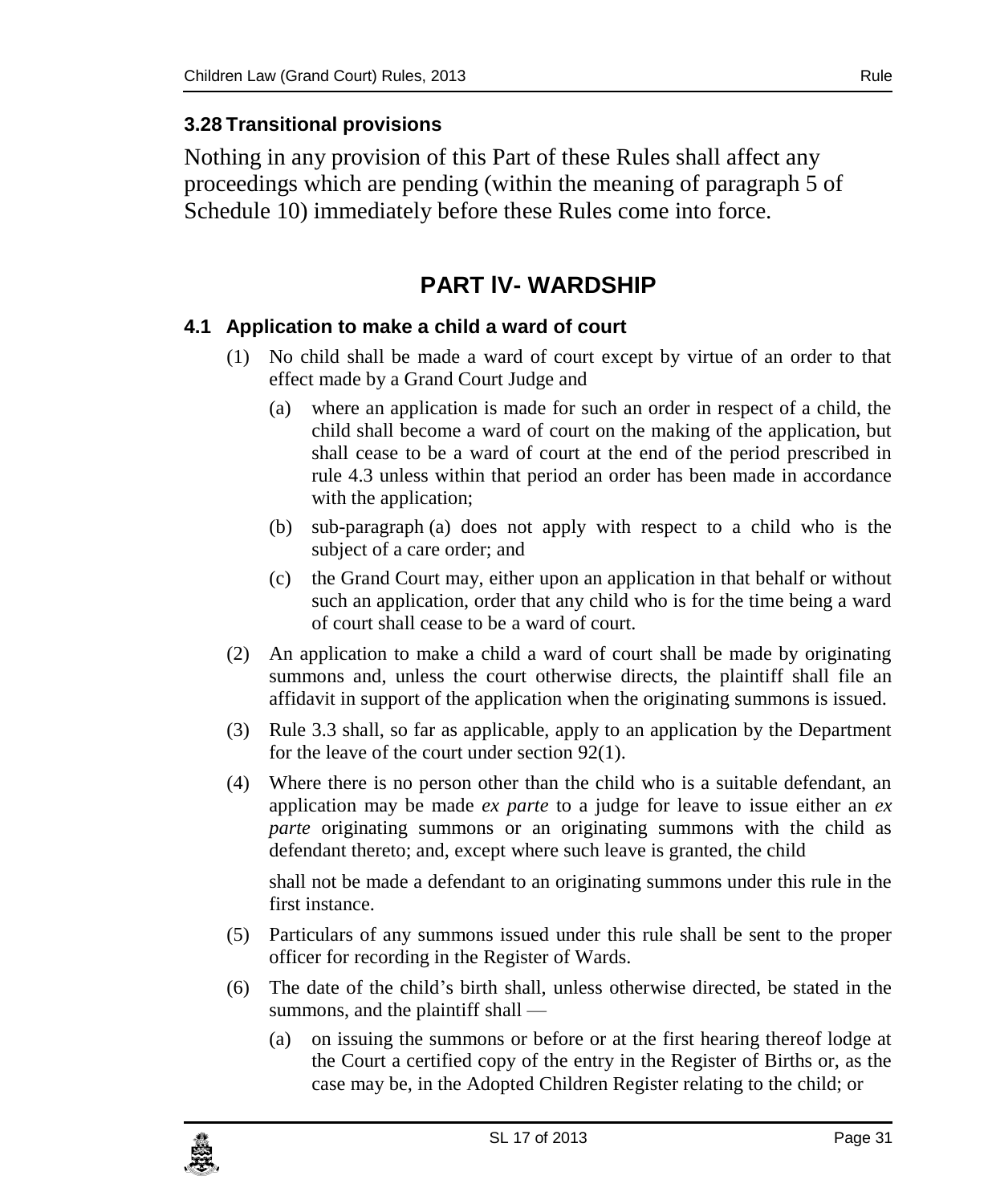- (b) at the first hearing of the summons apply for directions as to proof of birth of the child in some other manner.
- (7) The name of each party to the proceedings shall be qualified by a brief description, in the body of the summons, of his interest in, or relation to, the child.
- (8) Unless the court otherwise directs, the summons shall state the whereabouts of the child or that the plaintiff is unaware of his whereabouts.
- (9) Upon being served with the summons, every defendant other than the child shall lodge at the Registry of the Family Division of the Court notice stating the address of the defendant and the whereabouts of the child or that the defendant is unaware of his whereabouts and, unless the court otherwise directs, serve a copy of the same upon the plaintiff.
- (10) Where any party other than the child changes his address or becomes aware of any change in the whereabouts of the child after the issue or service of the summons, he shall, unless the court otherwise directs, forthwith lodge notice of the change in the registry out of which the summons issued and serve a copy of the notice on every other party.
- (11) The summons shall contain a notice to the defendant informing him of the requirements of paragraphs (8) and (9).
- (12) In this rule any reference to the whereabouts of a child is a reference to the address at which and the person with whom he is living and any other information relevant to the question where he may be found.

#### <span id="page-31-0"></span>**4.2 Enforcement of order by bailiffs**

The power of the Grand Court to secure, through an officer attending upon the court, compliance with any direction relating to a ward of court may be exercised by an order addressed to the bailiffs of the court or an officer of the Royal Cayman Islands Police Service.

#### <span id="page-31-1"></span>**4.3 Where child ceases to be a ward of court**

- (1) A child who, by virtue of rule 4.1, becomes a ward of court on the issue of a summons under that rule shall cease to be a ward of court —
	- (a) if an application for an appointment for the hearing of the summons is not made within the period of 21 days after the issue of the summons, at the expiration of that period; or
	- (b) if an application for such an appointment is made within that period, on the determination of the application made by the summons unless the court hearing it orders that the child be made a ward of court.

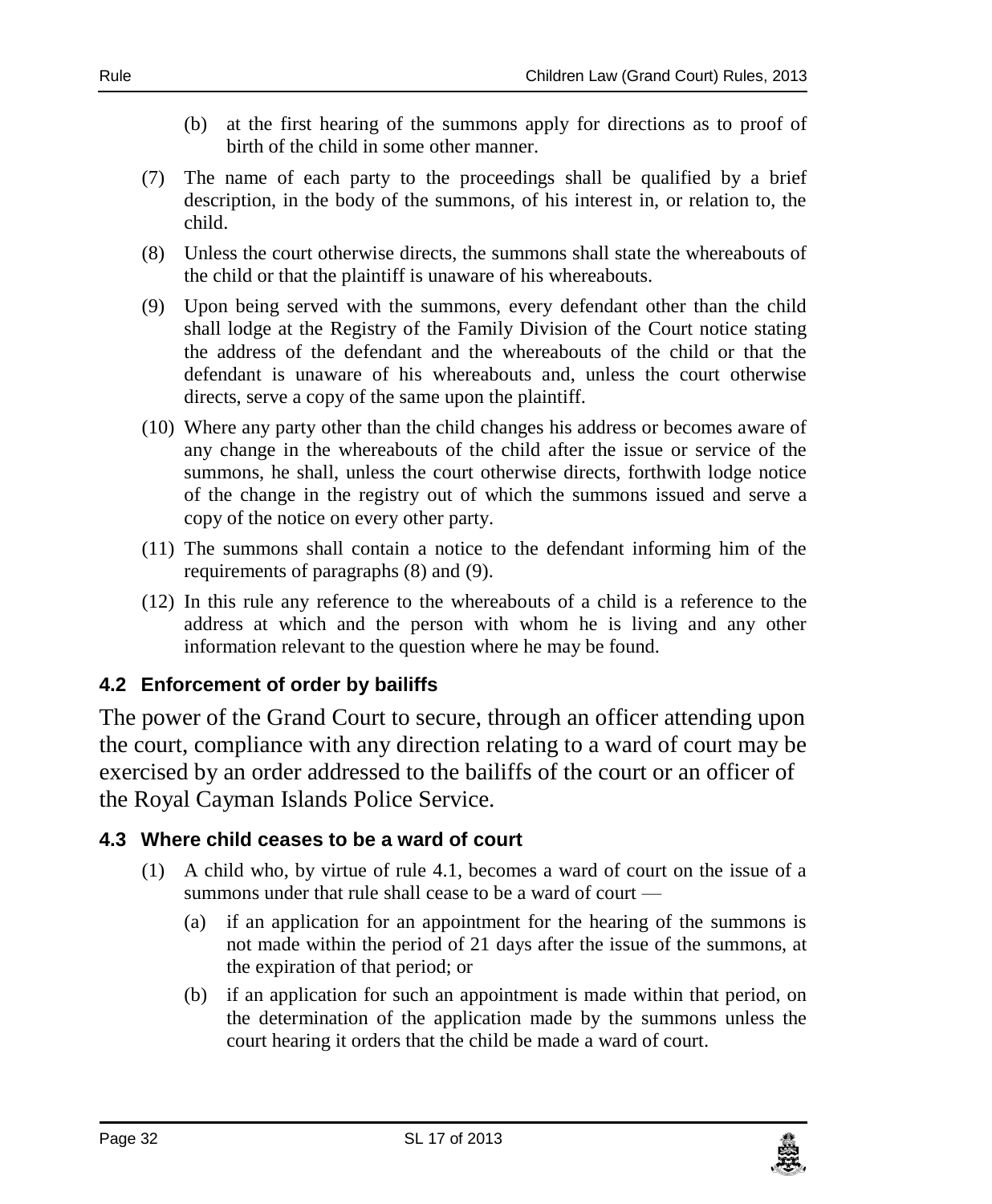- (2) Nothing in paragraph (1) shall be taken as affecting the power of the court to order that any child who is for the time being a ward of court shall cease to be a ward of court.
- (3) If no application for an appointment for the hearing of a summons under rule 4.1 is made within the period of 21 days after the issue of the summons, a notice stating whether the applicant intends to proceed with the application made by the summons must be left at the registry in which the matter is proceeding immediately after the expiration of that period.
- (4) A ward of court shall cease to be a ward of court upon attaining the age of 18 unless the Court sooner makes an order to that effect.

#### <span id="page-32-0"></span>**4.4 Adoption of child who is a ward of court**

- (1) An application for leave to commence proceedings to adopt a child who is a ward may be made *ex parte* to a judge.
- (2) Where the Department or the Adoption Board has been granted leave to place a child who is a ward with foster parents with a view to adoption it shall not be necessary for an application to be made for leave under paragraph (1) or unless the court otherwise directs.
- (3) If the applicant for leave under paragraph (1), the Department or Adoption Board which has applied for leave as referred to in paragraph (2), or a foster parent so requests, the court may direct that any subsequent proceedings shall be conducted with a view to securing that the proposed adopter is not seen by or made known to any respondent or prospective respondent who is not already aware of his identity except with his consent.
- (4) In paragraphs (1) and (3) "proceedings" means proceedings in the Grand Court.

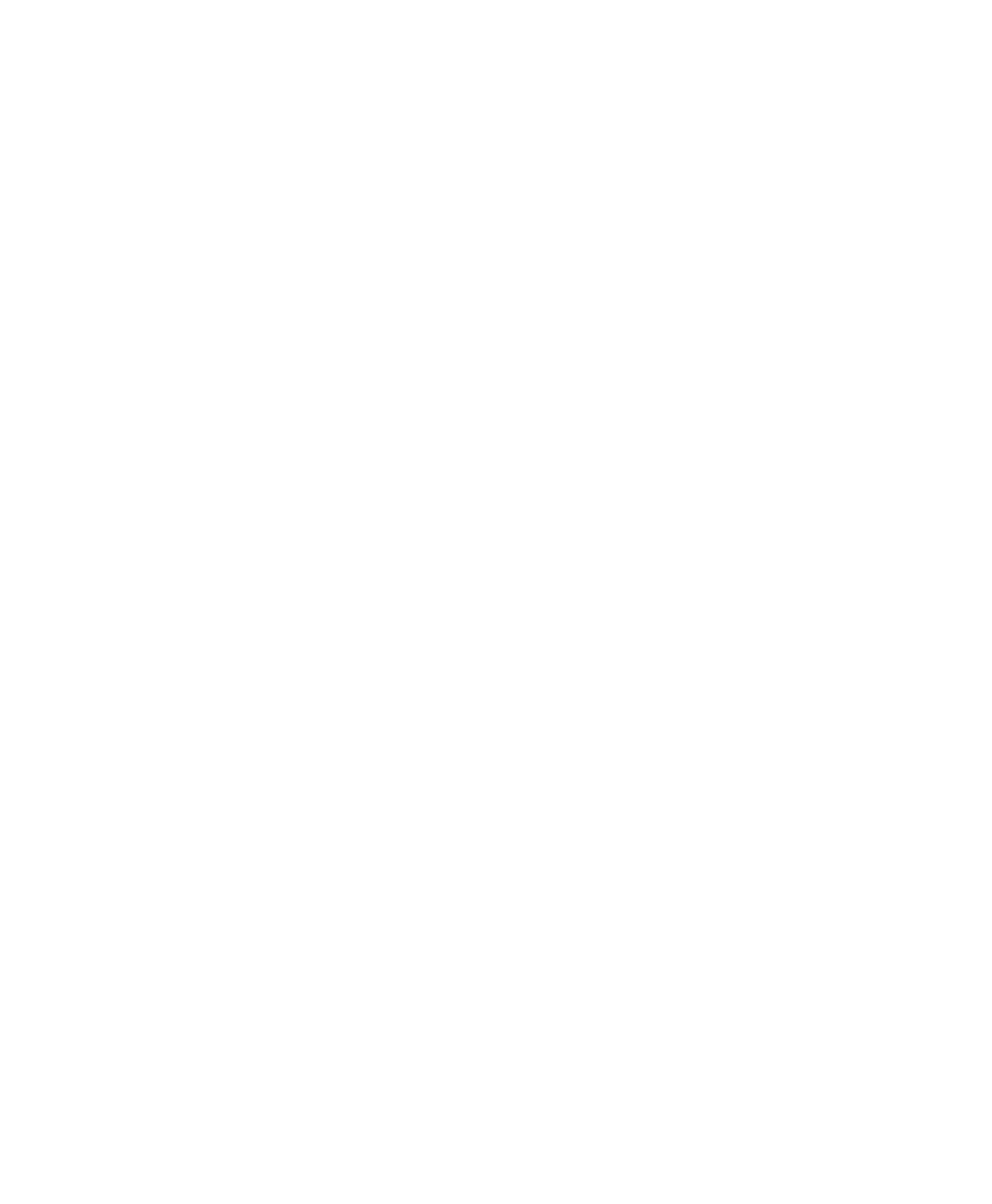# <span id="page-34-0"></span>**SCHEDULE**

### <span id="page-34-1"></span>**Respondents to applications, persons to whom notice shall be given and minimum number of days prior to hearing or directions appointment for service under rule 3.4(1)(b)**

#### **1. All applications**

**Respondents-** Subject to exceptions below, the respondent to an application shall be as follows —

- (a) persons who are caring for the child at the time when the proceedings are commenced;
- (b) every person whom the applicant believes to have parental responsibility responsibility for the child;
- (c) where the child is the subject of a care order, every person whom the applicant believes to have had parental responsibility immediately prior to the making of the care order;
- (d) in the case of an application to extend, vary or discharge an order, the parties to the proceedings leading to the order which it is sought to have extended, varied or discharged; and
- (e) in the case of specified proceedings, the child.

#### **Notice- The persons who should be notified, subject to exceptions below, in any application are the following —**

- (a) the Department; and
- (b) in the case of proceedings brought in respect of a child who is alleged to be staying in a refuge which is certificated under section 54(1) or (2), the person who is providing the refuge.

#### **2. Applications made under section 10**

**Minimum number of days prior to hearing or directions appointment for service under rule 3.4(1)(b)-** 21 days

**Respondents**- the respondents should be the same as for all applications above.

#### **Notice- The persons who should be notified in any application under this paragraph are the following —**

The same persons who are specified under for all applications above as well as, in the case of an application for a section 10 order, every person whom the applicant believes —

- (a) to be named in a court order with respect to the same child, which has not ceased to have effect;
- (b) to be a party to pending proceedings in respect of the same child; or

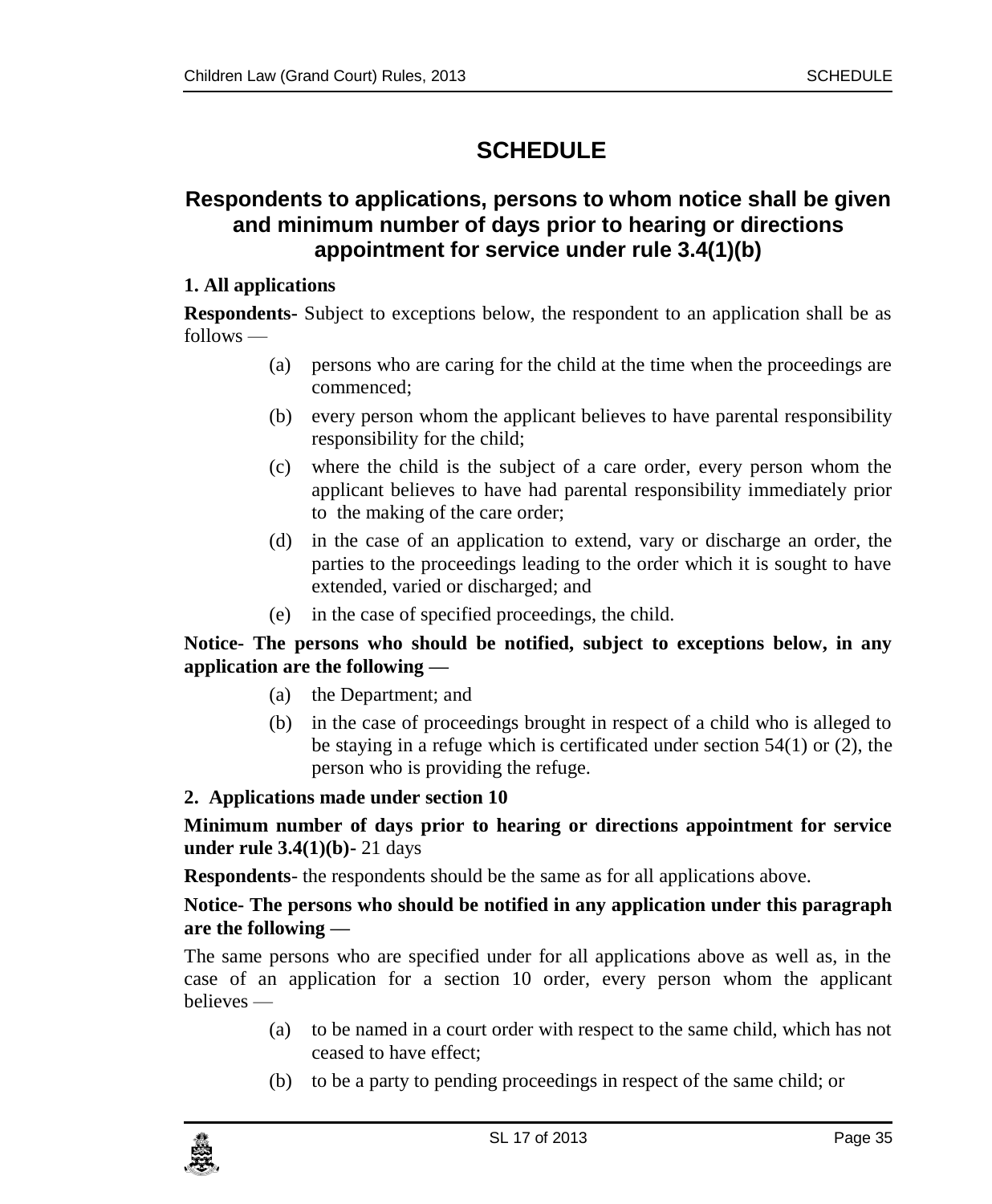(c) to be a person with whom the child has lived for at least 3 years prior to the application,

unless, in a case to which (i) or (ii) applies, the applicant believes that the court order or pending proceedings are not relevant to the application.

#### **3. Applications made under the following sections —**

Section 6(1)(a), 6(3), 7(1), 8(7), 15(1), 18(6), 35(6), Schedule 1, paragraph 11(3) of Schedule 10.

#### **Minimum number of days prior to hearing or directions appointment for service under rule 4(1)(b)-** 14 days

**Respondents**- the respondents should be the same as for all applications as well as —

- (a) in the case of proceedings under Schedule 1, those persons whom the applicant believes to be interested in or affected by the proceedings; and
- (b) in the case of an application under paragraph 11(3)(b) of Schedule 10, any person, other than the child, named in the order or directions which it is sought to discharge or vary.

#### **Notice- The persons who should be notified in any application under this paragraph are the following —**

The same persons as are specified under all applications above, and in the case of an application under section  $7(1)$ , the father of the child if he does not have parental responsibility.

#### **4. Applications made under the following sections —**

Section 38(1), 41(1), 41(2), 41(3), 41(4), 45(1), or paragraph 6(2), 14(2) or 16(1) of Schedule 3.

#### **Minimum number of days prior to hearing or directions appointment for service under rule 4(1)(b)-** 7 days.

**Respondents**- the respondents should be, the same as for all applications above, as well as the following —

- (a) in the case of an application under section  $41(2)$  or (3), the supervisor;
- (b) in the case of proceedings under paragraph 16(1) of Schedule 3, the Education Department;
- (c) in the case of proceedings under section 38 or paragraph 14(2) or 16(1) of Schedule 3, the child.

#### **Notice- The persons who should be notified in any application under this paragraph are the following —**

The same persons as are specified under all applications above, and in the case of an application under section  $45(1)$  —

- (a) every person whom the applicant believes to be a parent of the child;
- (b) every person whom the applicant believes to be caring for the child;

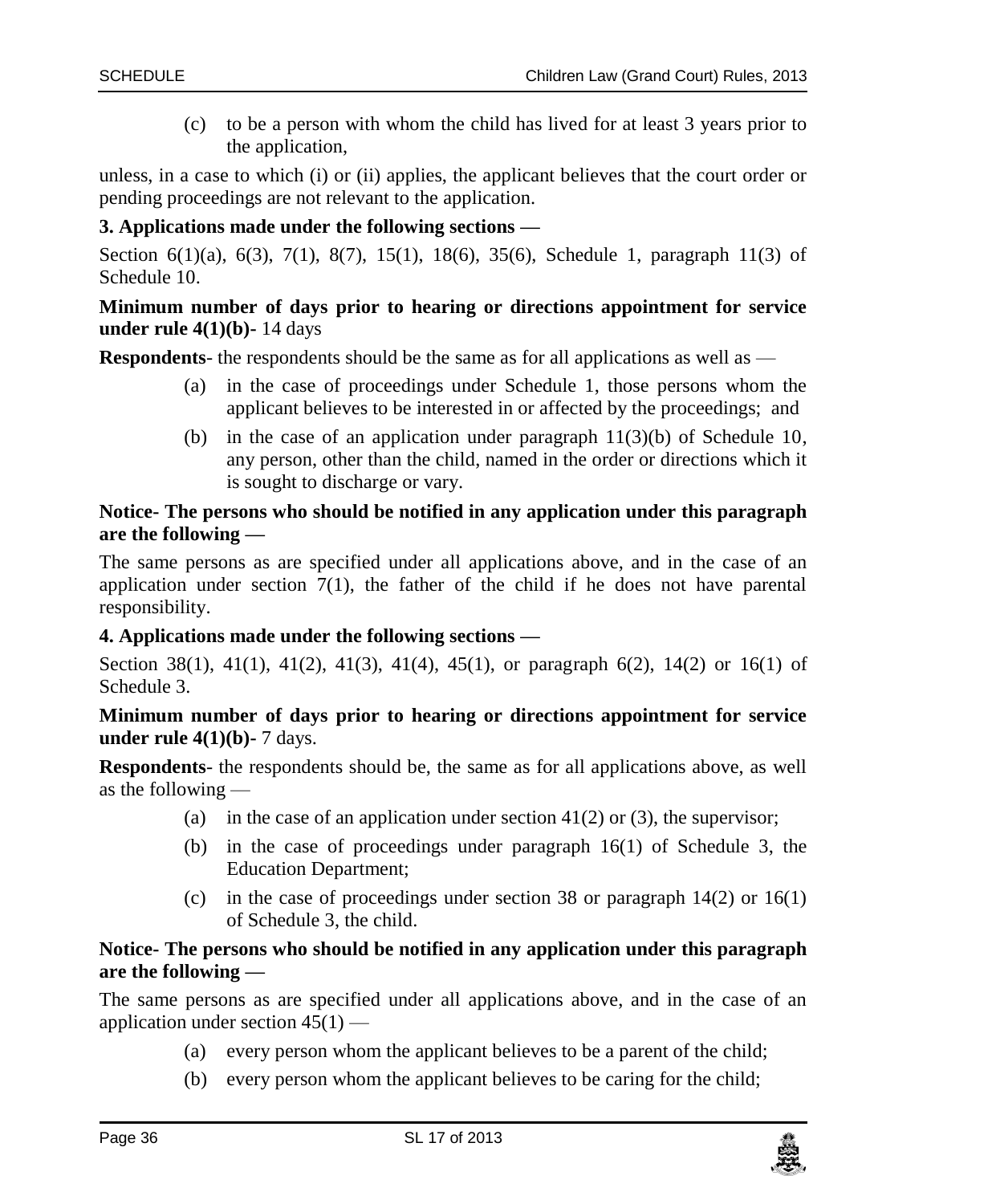- (c) every person in whose favour a contact order is in force with respect to the child, and
- (d) every person who is allowed to have contact with the child by virtue of an order under section 36.

#### **5. Applications made under the following sections —**

Section 33, 36(2), 36(3), 36(4), 36(9) or 40(8)(b).

#### **Minimum number of days prior to hearing or directions appointment for service under rule 4(1)(b)-**3 days

**Respondents**- the respondents should be the same persons as are specified under all applications above, as well as in the case of an application under section 36, the person whose contact with the child is the subject of the application.

#### **Notice- The persons who should be notified in any application under this paragraph are the following —**

The same persons as are specified under all applications above, and in the case of an application under section 33 —

- (a) every person whom the applicant believes to be a party to pending relevant proceedings in respect of the same child, and
- (b) every person whom the applicant believes to be a parent without parental responsibility for the child.

#### **6. Applications made under the following section —**

Section 45 (12)

**Minimum number of days prior to hearing or directions appointment for service under rule 4(1)(b)-**2 days.

**Respondents**- the respondents should be the same persons as are specified under all applications above.

#### **Notice- The persons who should be notified in any application under this paragraph are the following —**

Those of the persons referred to in section  $45(11)(a)$  to (e) who were not party to the application for the order which it is sought to have varied or discharged.

#### **7. Applications made under the following sections —**

Section 27, 46(1), 47(3)(b), 48(4), 48(8), 49(7), 51(9) or 53(1).

**Minimum number of days prior to hearing or directions appointment for service under rule 4(1)(b)-**1 day.

**Respondents**- the respondents should be the same persons as are specified under all applications above as well as —

- (a) in the case of an application under section  $47(3)(b)$ 
	- (i) the parties to the application for the order in respect of which it is sought to vary the directions;